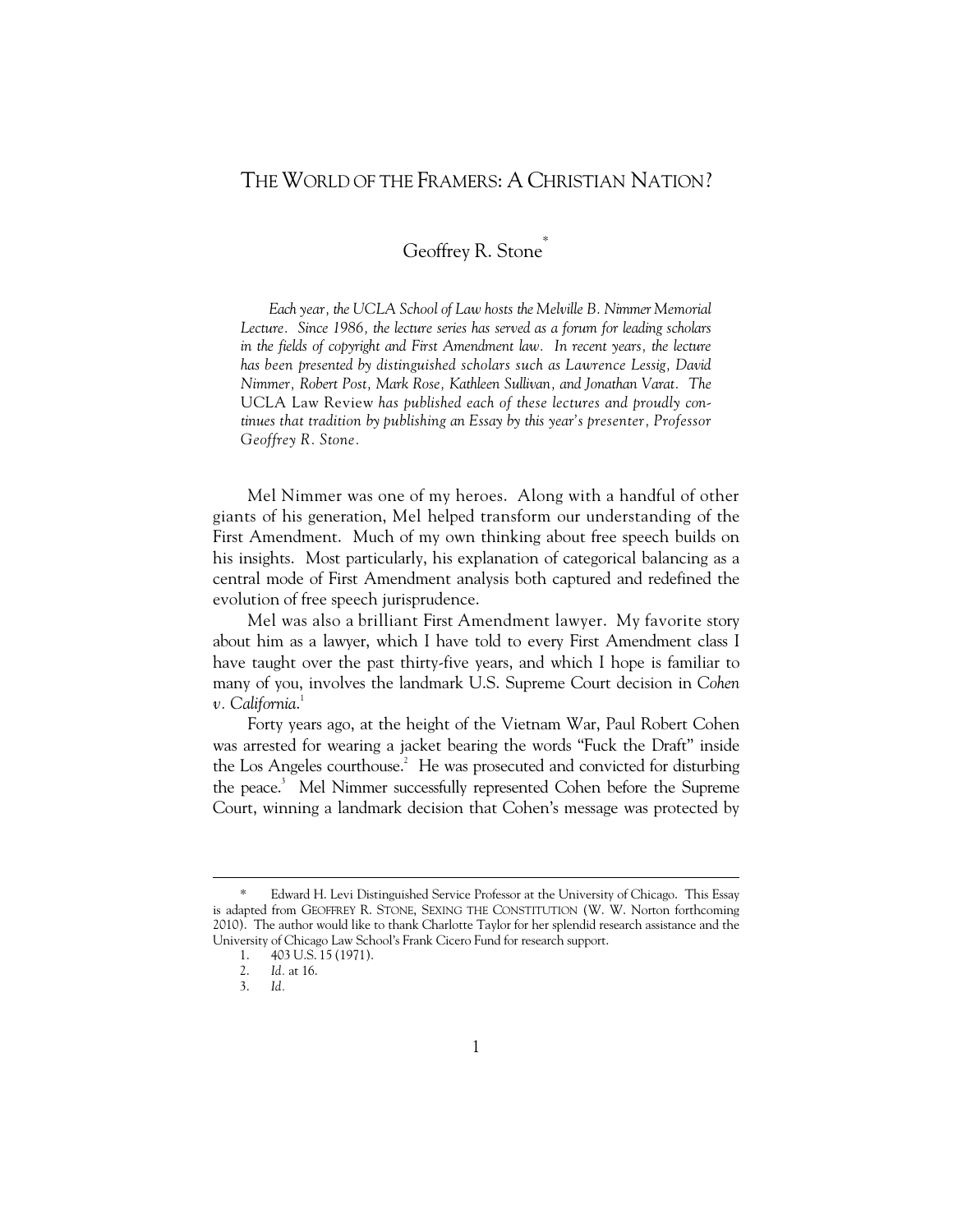the First Amendment.<sup>4</sup> Chief Justice Burger was very anxious about the oral argument. In 180 years of Supreme Court history, no one had ever uttered the word "fuck" in the Supreme Court chamber, and Burger was determined that it would not happen on his watch. Thus, as Nimmer approached the podium to begin his argument, the white-haired Burger leaned over the bench and said, "Mr. Nimmer, . . . the Court is thoroughly familiar with the factual setting of this case, and it will not be necessary for you . . . to dwell on the facts."<sup>5</sup> To which Nimmer, understanding full well the importance of saying the word, replied, "At Mr. Chief Justice's suggestion . . . I certainly will keep very brief the statement of facts . . . . What this young man did was to walk through a courthouse corridor . . . wearing a jacket upon which were inscribed the words 'Fuck the Draft.'"6 And lo and behold, the walls of the courthouse did not crumble. At that moment, I believe, Mel Nimmer won his case.

This lecture is not about freedom of speech. It is, rather, about the subject of religion. It grows out of a book I am currently writing tentatively titled "Sexing the Constitution," which explores the intersection of sex, religion, and law from the ancient world to the present. Mel would surely have approved of such reckless ambition. The work as a whole, and the small piece upon which I will draw today, is relevant to many constitutional issues, including not only the freedom of religion, but also sexual freedom and the freedom of speech, including the First Amendment issue addressed in *Cohen*. After all, when all is said and done, the State's effort to forbid the use of the word "fuck" in public lies squarely at the intersection of sex, religion, and law. And that brings me to my topic: *The World of the Framers: A Christian Nation?*

Let me begin with a recent story from the *New York Times*, which reported that each Sunday, at the Naval Academy Chapel in Annapolis, at a few minutes past eleven a.m., the choir stops singing and a color guard carrying the American flag strides up the aisle. Below a cobalt blue stained-glass window of Jesus, a midshipman dips the American flag before the altar cross. Evangelical Christians in the Navy defend this practice on the ground that it represents the highest traditions of our nation.<sup>7</sup> One Air Force Academy graduate, however, objected to this practice, stating that the oath he and

 $\overline{a}$ 

 <sup>4.</sup> *See* BOB WOODWARD & SCOTT ARMSTRONG, THE BRETHREN: INSIDE THE SUPREME COURT 128–31 (1979).

 <sup>5.</sup> *Id.* at 128–29.

 <sup>6.</sup> *Id*.

 <sup>7.</sup> *See* Neela Banerjee, *Clashing Over Church Ritual and Flag Protocol at the Naval Academy Chapel*, N.Y. TIMES, Mar. 8, 2008, at A9.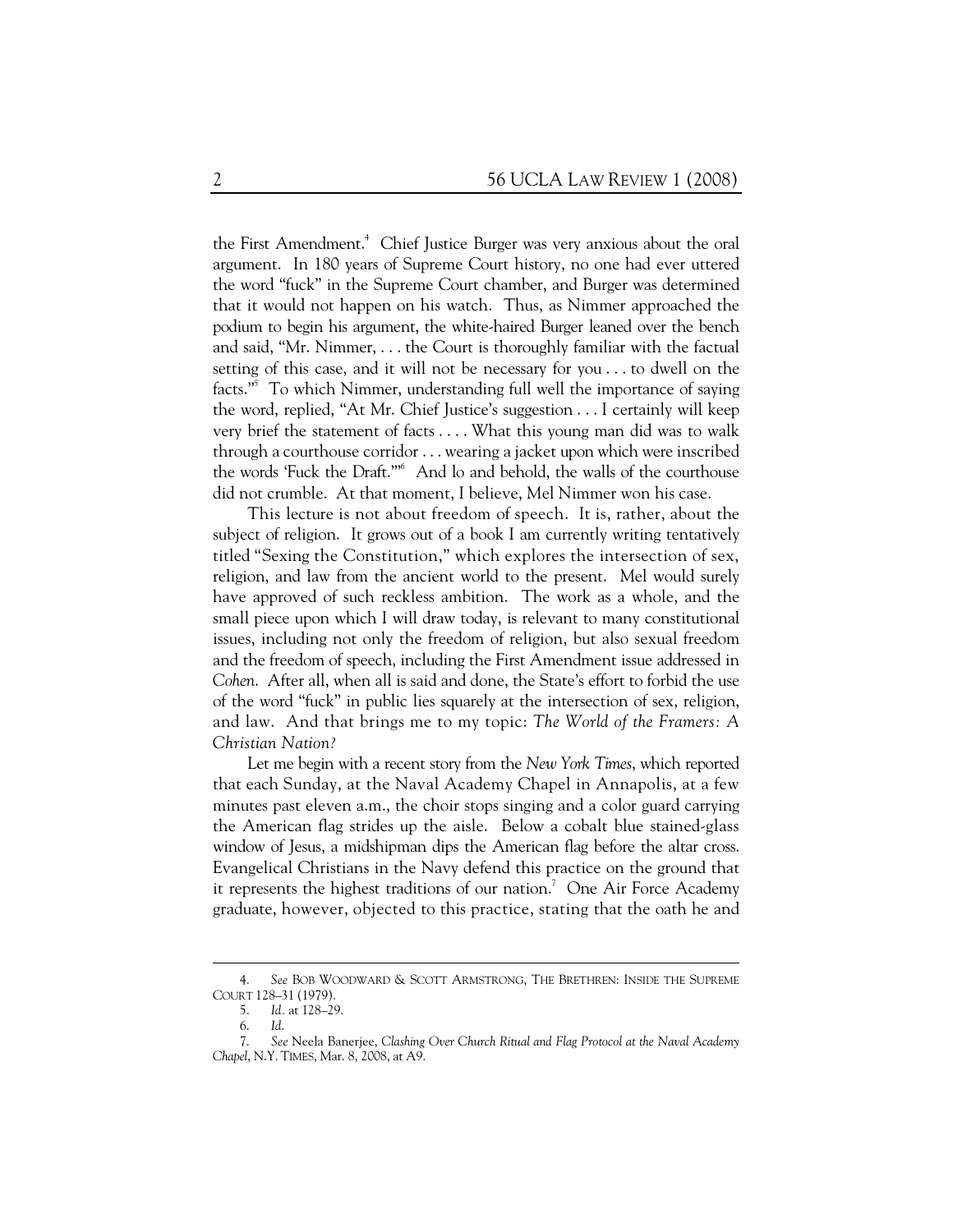others had "taken is to protect and defend the Constitution, not the New Testament."8 Is there a difference?

We begin, as do the arguments of the Evangelical Christians, with the Puritans. When the Puritans arrived in the New World, they established rigidly theocratic societies. As they declared in 1639 in the Fundamental Orders of Connecticut, "the word of God requires that . . . there should be an orderly and decent Government established according to God."<sup>9</sup> Without any ambiguity, they established their churches as the official state religion, which was directly "supported by tax revenues and defended by the coercive arm of government."<sup>10</sup> The laws of the early Puritan colonies were expressly justified by reference to specific biblical passages. The state punished blasphemy and aggressively enforced religious doctrine.<sup>11</sup> Citizenship was tied directly to religious faith, and the Puritan settlements were designed with the expectation that "only godly Christians" would rule.<sup>12</sup>

Invoking that past, modern-day Christian evangelicals assert that the United States was founded as a "Christian nation," but that in recent decades out-of-control secularists have broken faith with our most fundamental traditions.<sup>13</sup> Nothing could be further from the truth. Long before the American Revolution, the Puritan vision of a unified and orthodox religious community had proved unattainable.

In the generations leading up to the Revolution of 1776, the American colonies grew dramatically in population, ethnic and religious diversity, economic production, and cultural sophistication. The small, insular, self-selected Puritan communities of the seventeenth century were literally blown apart by the forces of change, and as people were released from their traditional social roles, they were made free in new and unexpected ways.<sup>14</sup> Throughout the eighteenth century, conventional sources of authority were called into question. As the Harvard historian Bernard Bailyn once observed, mid-eighteenth

 <sup>8.</sup> *See id.*

 <sup>9.</sup> THE FUNDAMENTAL ORDERS OF CONNECTICUT (1639), *reprinted in* DOCUMENTS OF AMERICAN HISTORY 23 (Henry S. Commager ed., Appleton-Century-Crofts 7th ed. 1963).

 <sup>10.</sup> FRANK LAMBERT, THE FOUNDING FATHERS AND THE PLACE OF RELIGION IN AMERICA 1–2 (2003).

 <sup>11.</sup> *See id.* at 2.

 <sup>12.</sup> *See id.* (quoting THE FUNDAMENTAL ORDERS OF CONNECTICUT, *supra* note 9).

 <sup>13.</sup> *See, e.g.*, JERRY FALWELL, LISTEN AMERICA! 25 (1980); ISAAC KRAMNICK & R. LAURENCE MOORE, THE GODLESS CONSTITUTION: THE CASE AGAINST RELIGIOUS CORRECTNESS 22–23 (1996); TIM LAHAYE, FAITH OF OUR FOUNDING FATHERS 29 (1987).

 <sup>14.</sup> GORDON S. WOOD, THE RADICALISM OF THE AMERICAN REVOLUTION 129–33 (1993).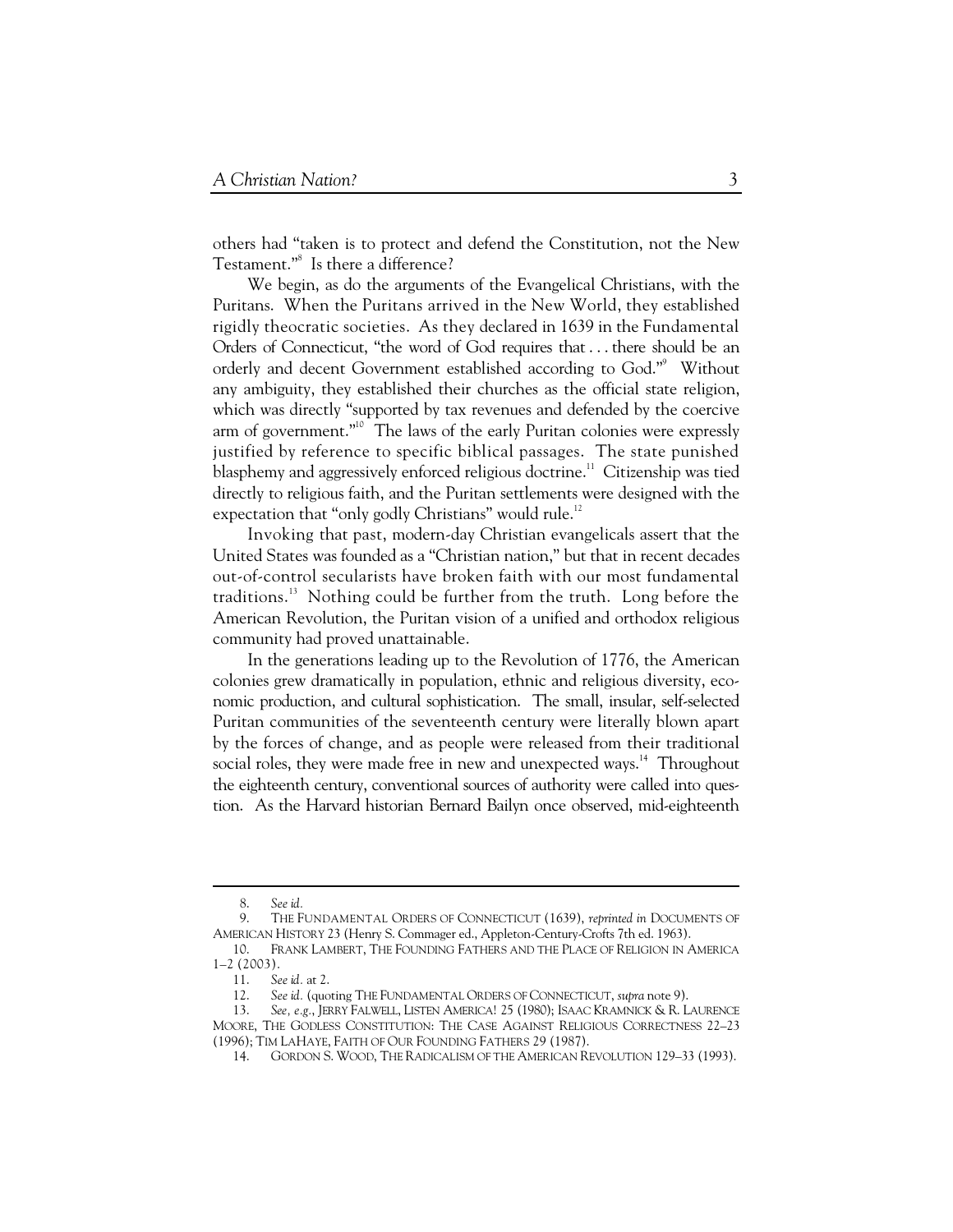century Americans "sought to achieve a profound transformation" in their society, personal lives, government, and religion.<sup>15</sup>

This transformation was of course shaped in large part by the Enlightenment. Under the influence of Enlightenment ideals, the American colonists converted their frustration with overbearing British rule into a bold new conception of freedom, a conception that involved new understandings "of God, man, human rights, the state, and history."<sup>16</sup> With the Declaration of Independence, these new understandings became a "cornerstone of the American political tradition," a tradition that "was born in the full illumination of the Enlightenment."<sup>17</sup>

Thomas Paine reminded Americans of the Revolutionary era that they had boldly thrown off the prejudices of the Old Order and had embraced a new, enlightened, more rational conception of man: "We see," he said, "with other eyes; we hear with other ears; and think with other thoughts, than those we formerly used."18 The ignorance and superstition of the Old World, he declared, had finally been expelled, and the "mind once enlightened cannot again become dark."19 The United States was conceived "not in an Age of Faith . . . but in an Age of Reason."<sup>20</sup> The Framers viewed "issues of religion and politics through a prism" that was highly critical of what they saw as Christianity's historical excesses and superstitions.<sup>21</sup>

In fact, the Revolutionary era was a period of serious decline for American Christianity. By the time the Framers began drafting the United States Constitution, church membership had dropped to the point that "not more than one person in . . . ten" was affiliated with a Christian church.<sup>22</sup>

 <sup>15.</sup> *See* BERNARD BAILYN, TO BEGIN THE WORLD ANEW: THE GENIUS AND AMBIGUITIES OF THE AMERICAN FOUNDERS 6, 35 (2003) ("bold," "recast"); HENRY F. MAY, THE ENLIGHTENMENT IN AMERICA 88 (1976) ("nature of man").

 <sup>16.</sup> SYDNEY E. AHLSTROM, A RELIGIOUS HISTORY OF THE AMERICAN PEOPLE 362 (1972).

 <sup>17.</sup> *Id.*

 <sup>18.</sup> Letter From Thomas Paine to the Abbé Raynal (1782), *in* THOMAS PAINE READER 147, 163 (Michael Foot & Isaac Kramnick eds., 1987).

 <sup>19.</sup> *Id.* at 163–65.

 <sup>20.</sup> LAMBERT, *supra* note 10, at 161.

 <sup>21.</sup> *Id*.

 <sup>22.</sup> AHLSTROM, *supra* note 16, at 365; *see also* ROGER FINKE & RODNEY STARK, THE CHURCHING OF AMERICA, 1776–1990: WINNERS AND LOSERS IN OUR RELIGIOUS ECONOMY 16 (1992) (finding that 17 percent were churchgoers); KRAMNICK & MOORE, *supra* note 13, at 17 (noting that 10 to 15 percent of the population were church members); LAMBERT, *supra* note 10, at 281–82 (noting that 17 percent were churchgoers); Jon Butler, *Why Revolutionary America Wasn't a "Christian Nation*,*" in* RELIGION AND THE NEW REPUBLIC: FAITH IN THE FOUNDING OF AMERICA 187, 191 (James H. Hutson ed., 2000) [hereinafter RELIGION AND THE NEW REPUBLIC] (noting that it is "impossible to calculate church membership at more than 20 percent of colonial adults before the American Revolution"); Rodney Stark & Roger Finke, *American Religion in 1776: A Statistical*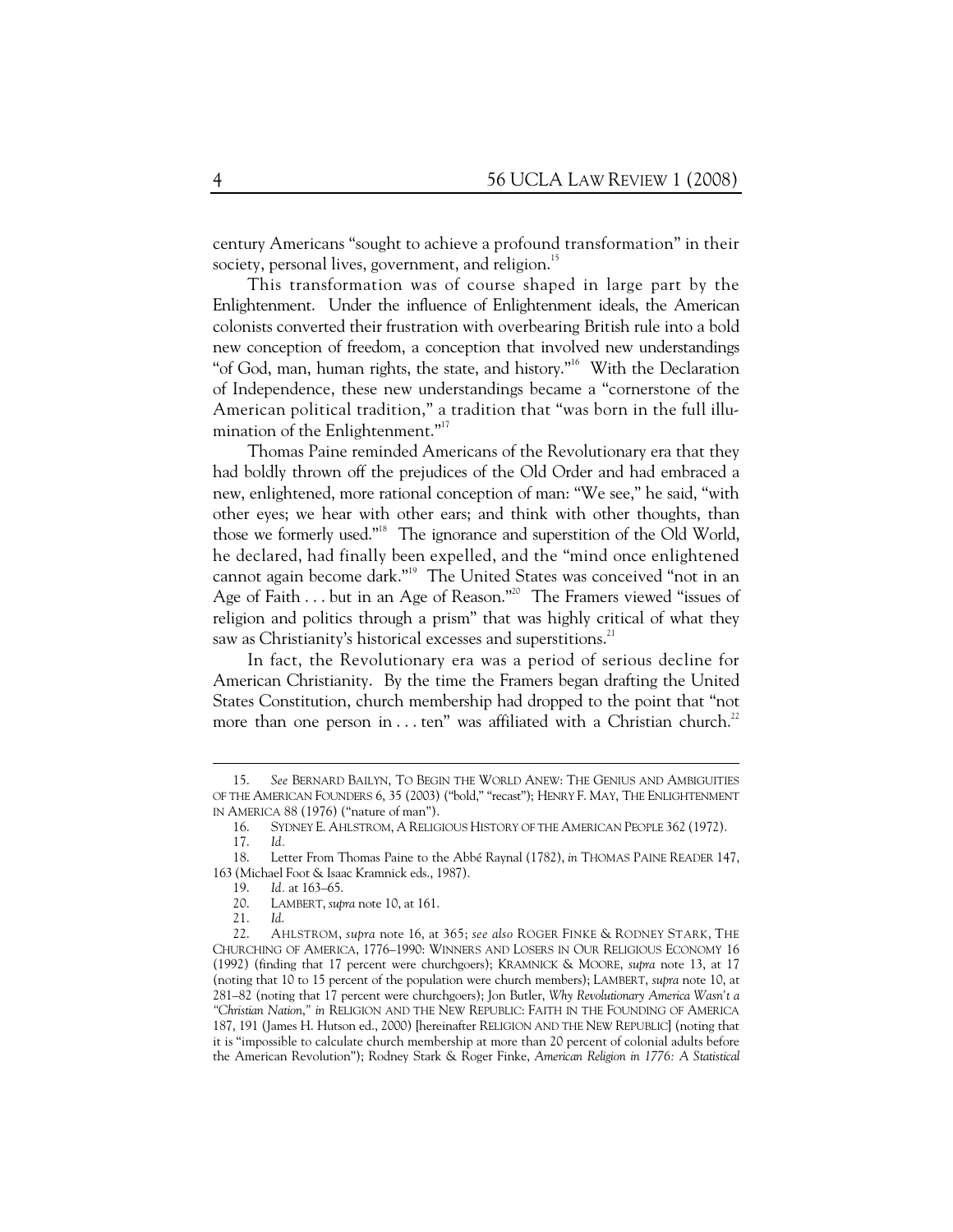Evangelicalism, as defined by its contemporary exponents, played at most a "negligible role in the founding era."<sup>23</sup>

Indeed, it is quite striking, and certainly no accident, that unlike the Fundamental Orders of Connecticut, the U.S. Constitution made no reference whatsoever to God and cited as its primary source of authority not "the word of God,"<sup>24</sup> but "We the People."<sup>25</sup> The stated purpose of the Constitution was not to create a "Government established according to God,"<sup>26</sup> nor to establish a "Christian nation,"27 but rather to create a secular state. The *only* reference to religion in the original Constitution prohibited the use of any religious test for holding office, and the First Amendment made clear that there "would be no Church of the United States."28 From the Declaration of Independence through the adoption of the Bill of Rights, no one of any consequence ever referred to the United States as "a Christian nation."<sup>29</sup>

One illustration of the profound shift from the Fundamental Orders of Connecticut to the Constitution can be seen in the transition in higher education from what was called the Old Learning to the New Learning over the course of the eighteenth century.

The pre-Enlightenment Old Learning emphasized theological study. At an institution like Harvard, which was Puritan in its origins, seventeenth-century tutors taught students the received truths of the Puritan divines. A central goal of the Old Learning was "to instruct students in biblical interpretation," and students were directed to accept the "absolute authority of the Bible as the sole repository of truth."<sup>30</sup>

The New Learning, which was rooted in the Enlightenment, taught students to question authority, including the authority of the Bible. It taught that there were truths that "lay outside the Scriptures," truths that could be discerned through careful observation and reason.<sup>31</sup> Much of the intellectual impetus for the New Learning derived from the works of Francis Bacon, Isaac Newton, and John Locke. Bacon had insisted that reasoned argument must

*Portrait*, 49 SOC. ANALYSIS 39, 39 (1988) (observing that 10 to 20 percent in colonial America belonged to a church).

 <sup>23.</sup> Mark A. Noll, *Evangelicals in the American Founding and Evangelical Political Mobilization Today*, *in* RELIGION AND THE NEW REPUBLIC, *supra* note 22, at 137, 146.

 <sup>24.</sup> THE FUNDAMENTAL ORDERS OF CONNECTICUT, *supra* note 9, at 23.

 <sup>25.</sup> U.S. CONST. pmbl.

 <sup>26.</sup> THE FUNDAMENTAL ORDERS OF CONNECTICUT, *supra* note 9, at 23.

 <sup>27.</sup> *See, e.g.*, KRAMNICK & MOORE, *supra* note 13, at 13.

 <sup>28.</sup> LAMBERT, *supra* note 10, at 2.

 <sup>29.</sup> *See* Butler, *supra* note 22, at 196.

 <sup>30.</sup> LAMBERT, *supra* note 10, at 164–65.

 <sup>31.</sup> *Id.* at 165.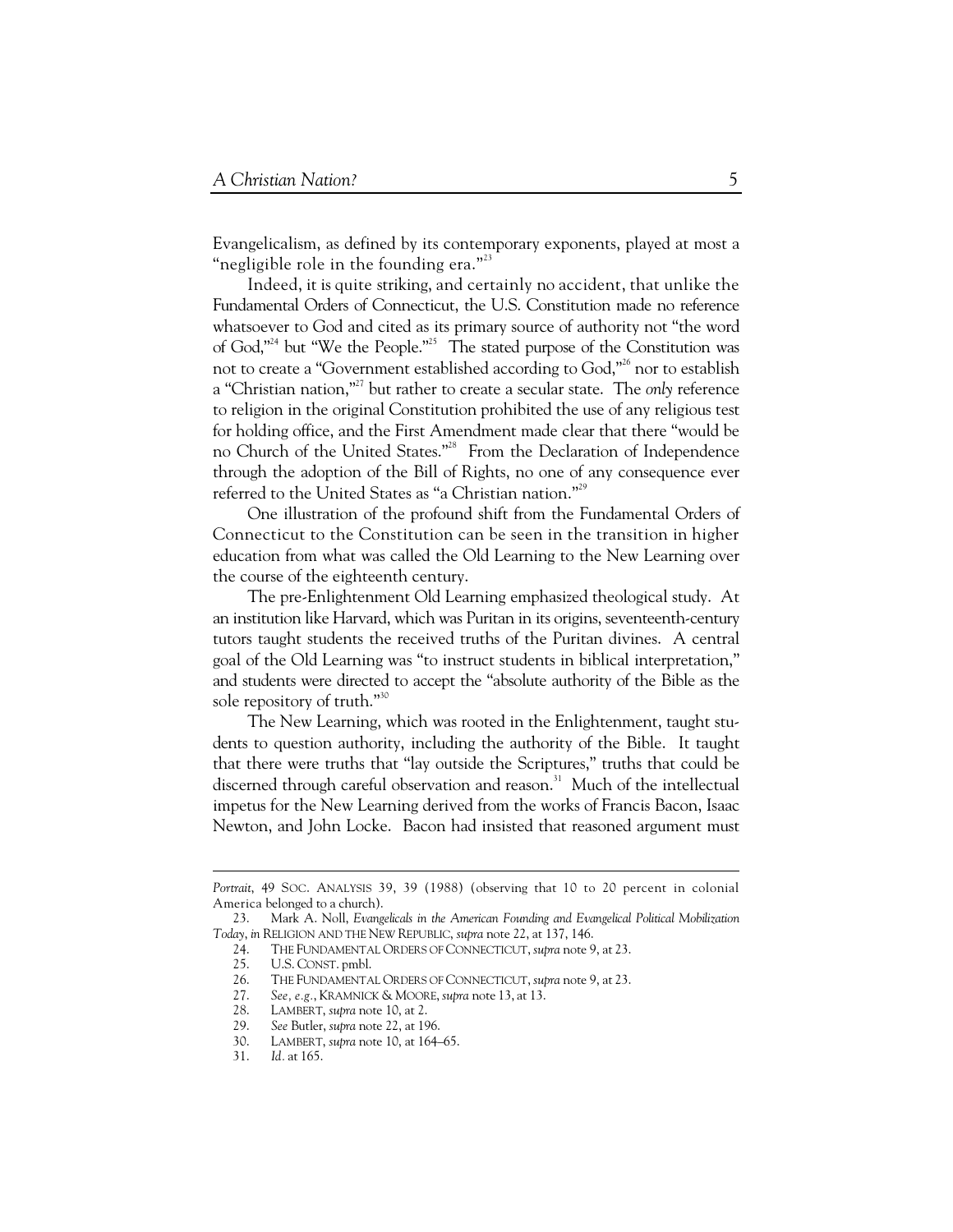proceed from "the concrete data of experience."<sup>32</sup> Newton had demonstrated that the universe was knowable because it was rational.<sup>33</sup> And Locke, whose writings most directly shaped the intellectual and political worldview of eighteenth-century Americans, warned against "claims to sacred truths."<sup>34</sup>

Almost all of the Framers were educated in the New Learning. This does not mean that they were anti-Christian. Most of the founding fathers at least occasionally attended church and identified with one or more of the Christian denominations. But as men of the Enlightenment, few of them put much stock in traditional Christianity.<sup>35</sup> Indeed, as we shall see, many of the leaders of the Revolutionary generation were not Christians in any traditional sense. They were broad-minded intellectuals who viewed religious passion as divisive and irrational, and who consistently challenged, both publicly and privately, the dogmas of traditional Christianity.

The most important religious trend of the mid-eighteenth century—the belief in deism, or rational religion—had a profound influence on the founding generation. The roots of deism are ancient, but its modern revival can be traced to a series of British writers in the late seventeenth and early eighteenth centuries. John Toland, for example, argued that in order to be credible, a religion must be logical and it must be consistent with the laws of nature.<sup>36</sup> Thomas Wooston challenged the doctrine of miracles, arguing that the New Testament's account of Jesus's miracles was "broken, elliptical and absurd."<sup>37</sup> And Matthew Tindal charged that revealed theology was nothing more than wishful thinking and irrational superstition.<sup>38</sup>

The deists were not atheists. They challenged religious beliefs they could not reconcile with reason, but they accepted the idea of a Supreme Being. The deist God was not the Judeo-Christian God, who intervenes in human history and listens to personal prayers, but a more distant being whom the deists referred to as the "Creator," the "First Cause," the "Grand

 $\overline{a}$ 

 <sup>32.</sup> *Id.*

 <sup>33.</sup> *See* LAMBERT, *supra* note 10, at 165–66; KERRY WALTERS, RATIONAL INFIDELS: THE AMERICAN DEISTS 13–17 (1992).

 <sup>34.</sup> LAMBERT, *supra* note 10, at 165–66; *see also* DAVID L. HOLMES, THE FAITHS OF THE FOUNDING FATHERS 40 (2006); WALTERS, *supra* note 33, at 13, 17.

 <sup>35.</sup> *See* HOLMES, *supra* note 34, at 134; WOOD, *supra* note 14, at 330.

 <sup>36.</sup> WALTERS, *supra* note 33, at 22–23.

 <sup>37.</sup> Thomas Woolston, *A Second Discourse on the Miracles of Our Saviour*, *in* SIX DISCOURSES ON THE MIRACLES OF OUR SAVIOUR AND DEFENCES OF HIS DISCOURSES, 1727–1730, at 48 (René Wellek ed., Garland Publ'g, Inc. 1979) (1727).

 <sup>38.</sup> *See* BROOKE ALLEN, MORAL MINORITY: OUR SKEPTICAL FOUNDING FATHERS, at xii– xiii, 172–73 (2006); HOLMES, *supra* note 34, at 40 (deism in Britain); WALTERS, *supra* note 33, at 23 (Toland, Collins, Woolston, and Tindal).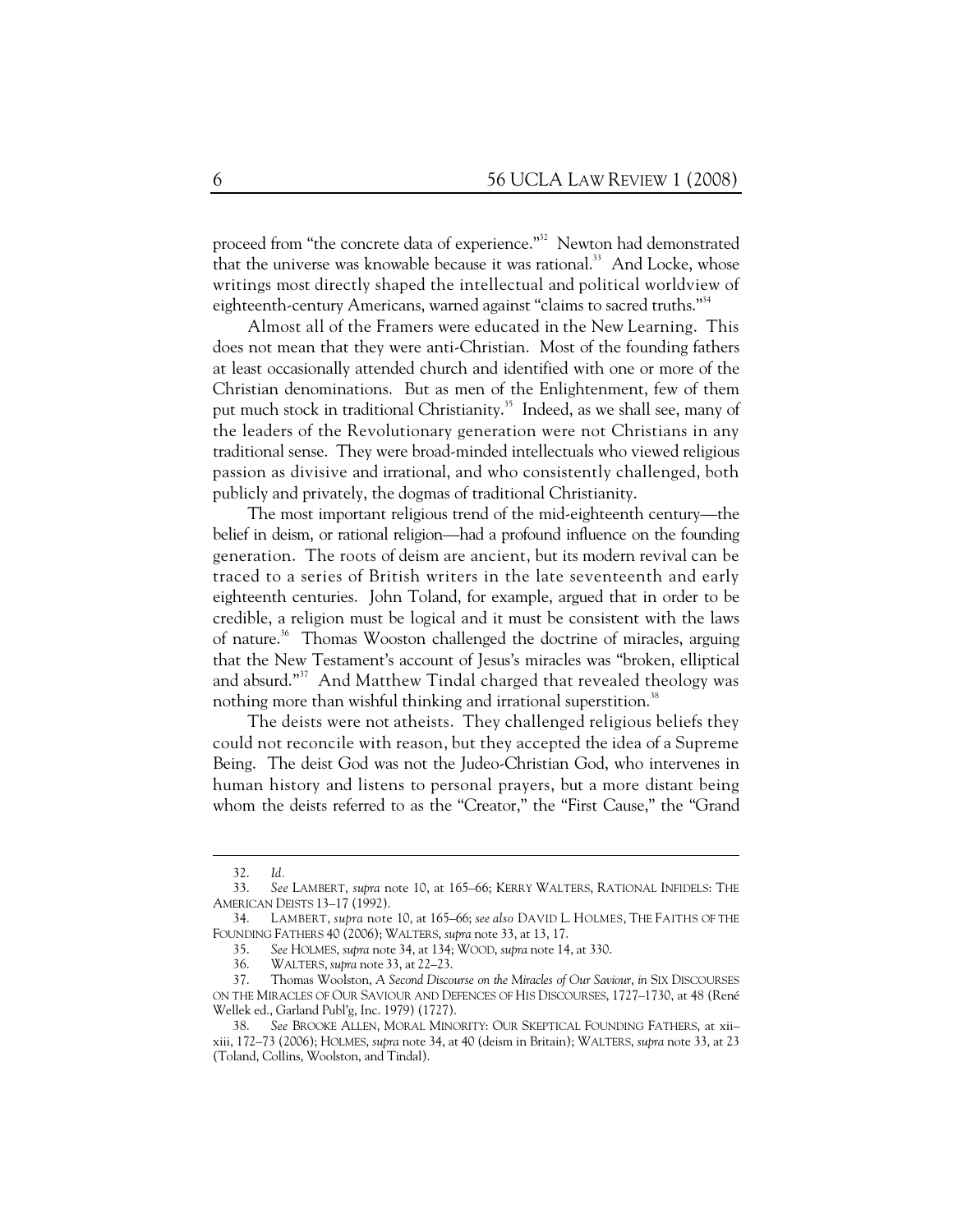Architect," and "Nature's God."<sup>39</sup> The deists believed that the Supreme Being who had created the universe, including the laws of nature, was a benign God, that the Creator had revealed both his existence and his nature in the laws of nature, and that he had given man the capacity to understand those laws through the exercise of reason. They believed further that the Creator had embedded both the meaning of morality and the existence of inalienable human rights within the laws of nature, and that they too could be discerned through the use of reason.<sup>40</sup>

Most deists did not accept the divinity of Jesus, the truth of miracles or revelation, or the doctrines of original sin or predestination.<sup>41</sup> They rejected these concepts as "antithetical to the dictates of reason" and argued that such doctrines had "not only kept mankind in the shackles of superstition and ignorance," but also "insulted the majesty and dignity of God."<sup>42</sup> Most deists believed that people had no need to read the Bible, pray, be baptized or circumcised, attend church, or conform to any of what they regarded as the irrational beliefs and practices of Christianity (or of any religion).<sup>43</sup>

Of course, there were more and less radical versions of deism. Some deists flatly rejected Christianity; others regarded themselves as Enlightened Christians. To understand our national origins, it is essential to understand that deism had a powerful impact on the colonists.

Many of our founding fathers, including Thomas Paine, Thomas Jefferson, Benjamin Franklin, Ethan Allen, and Gouverneur Morris, were flat-out deists, and many others, such as John Adams, James Madison, Alexander Hamilton, James Monroe, and George Washington, were at least partial deists who accepted most elements of the deist critique.<sup>44</sup>

The significance of deism for the creation of the United States "can hardly be overstated."<sup>45</sup> From roughly 1725 through the end of the eighteenth century, deistic beliefs played a central role in the framing of the American republic. The founding generation viewed religion, and par-

 $\overline{a}$ 

 <sup>39.</sup> *See* HOLMES, *supra* note 34, at 47.

 <sup>40.</sup> WALTERS, *supra* note 33, at ix–xi.

 <sup>41.</sup> *Id.* at x.

 <sup>42.</sup> *Id.*

 <sup>43.</sup> HOLMES, *supra* note 34, at 47.

 <sup>44.</sup> *See* AHLSTROM, *supra* note 16, at 358–59 (American deists); ALLEN, *supra* note 38, at 172–73 (American deists); HOLMES, *supra* note 34, at 143–60; LAMBERT, *supra* note 10, at 161–62 (American deists); WALTERS, *supra* note 33, at xii–xiii.

 <sup>45.</sup> LAMBERT, *supra* note 10, at 161; *see also* HOLMES, *supra* note 34, at 49–50; WALTERS, *supra* note 33, at ix.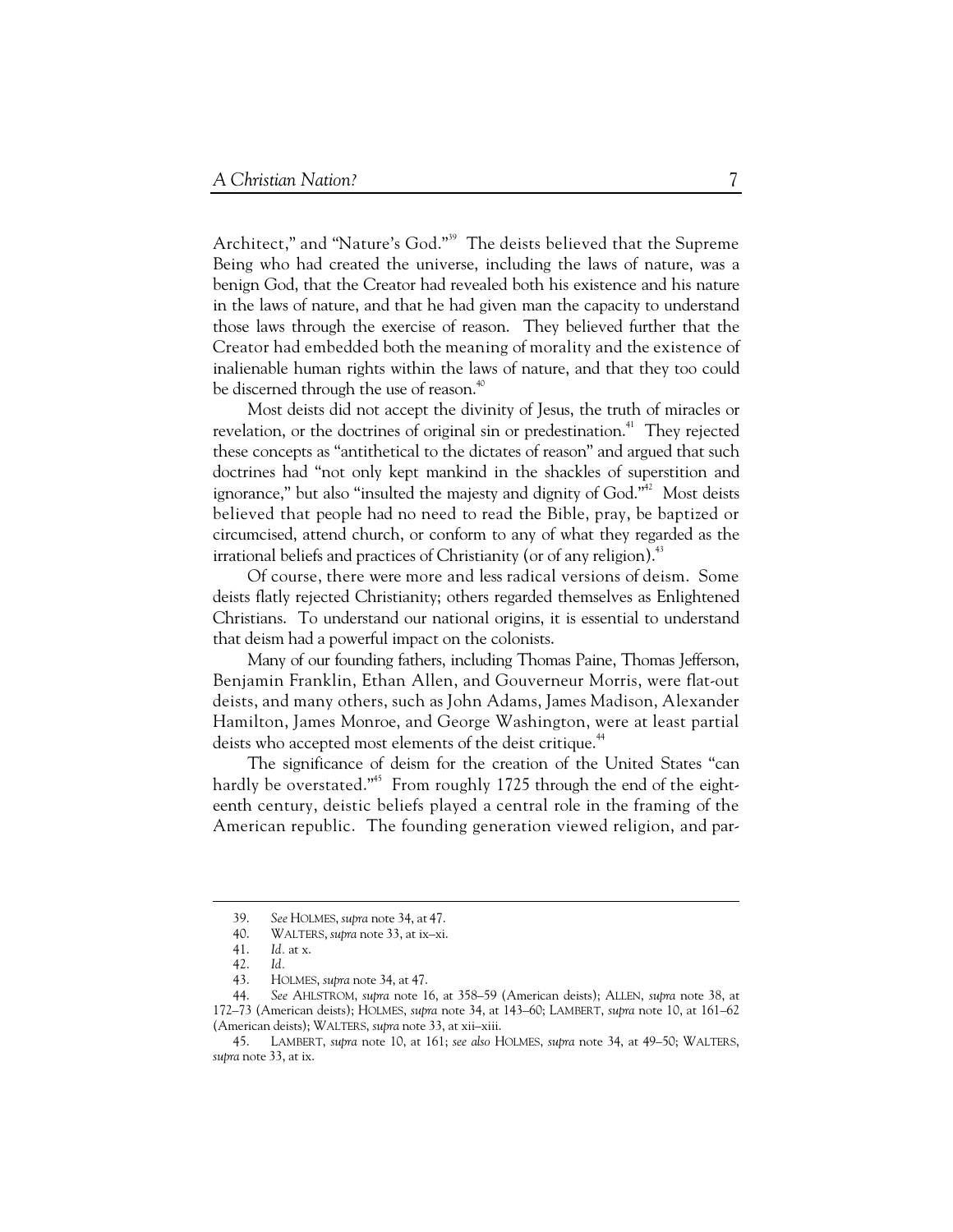ticularly religion's relation to government, through an Enlightenment lens that was deeply skeptical of orthodox Christianity.<sup>46</sup>

Of course, not all the founding fathers were deists. Many, such as Patrick Henry, Sam Adams, and John Jay, were traditional Christians.<sup>47</sup> But it is instructive to consider some of those who were, in varying degrees, influenced by deism. To that end, I would like to explore the beliefs of five key members of the founding generation: Benjamin Franklin, Thomas Jefferson, John Adams, George Washington, and Thomas Paine.

Franklin was the embodiment of the American Enlightenment. He had "a deep dislike of religious enthusiasm,"<sup>48</sup> and in his autobiography, he revealed that at an early age he had become "a real doubter in many points of our religious doctrine."49 "Revelation," he said, has "no weight with me, as such."<sup>50</sup> As Franklin made clear in his autobiography, he was a "thorough Deist."<sup>51</sup> Franklin dismissed much of Christian doctrine as "unintelligible,"<sup>52</sup> and was quite critical of how Christianity had affected mankind:

If we look back into history for the character of the present sects in Christianity, we shall find few that have not in their turns been persecutors, and complainers of persecution. The primitive Christians thought persecution extremely wrong in the Pagans, but practiced it on one another. The first Protestants of the Church of England blamed persecution in the Romish church, but practiced it upon the Puritans. These found it wrong in the Bishops, but fell into the same practice themselves.<sup>53</sup>

Only days before his death, in response to an inquiry about his religious beliefs, Franklin replied: "Here is my Creed. I believe in one God, the Creator of the Universe: That he governs the World by his Providence. That he ought to be worshiped. That the most acceptable Service we can render

 <sup>46.</sup> The concepts of "natural rights" and "natural law," which played a central role in the Declaration of Independence, the Constitution, and the Bill of Rights, flourished during the Enlightenment. As Voltaire observed, the "eternal and immutable truths [are] founded upon natural rights and the necessary order of society." M. DE VOLTAIRE, *Rights*, *in* 2 A PHILOSOPHICAL DICTIONARY 412, 417 (W. Dugolale 1843); *see also* ALLEN, *supra* note 38, at 179.

 <sup>47.</sup> *See* ALLEN, *supra* note 38, at 102; HOLMES, *supra* note 34, at 143–60.

 <sup>48.</sup> GORDON S. WOOD, REVOLUTIONARY CHARACTERS 69 (2006).

 <sup>49.</sup> BENJAMIN FRANKLIN, AUTOBIOGRAPHY, *reprinted in* A BENJAMIN FRANKLIN READER 47, 59 (Nathan G. Goodman ed., 1945)(1868).

 <sup>50.</sup> *Id.* at 97.

 <sup>51.</sup> *Id.* at 96.

 <sup>52.</sup> *Id.* at 117.

 <sup>53.</sup> Letter From Benjamin Franklin to the Printer of the London Packet (June 3, 1772), *reprinted in* 19 THE PAPERS OF BENJAMIN FRANKLIN 163, 164 (William B. Wilcox ed., 1975).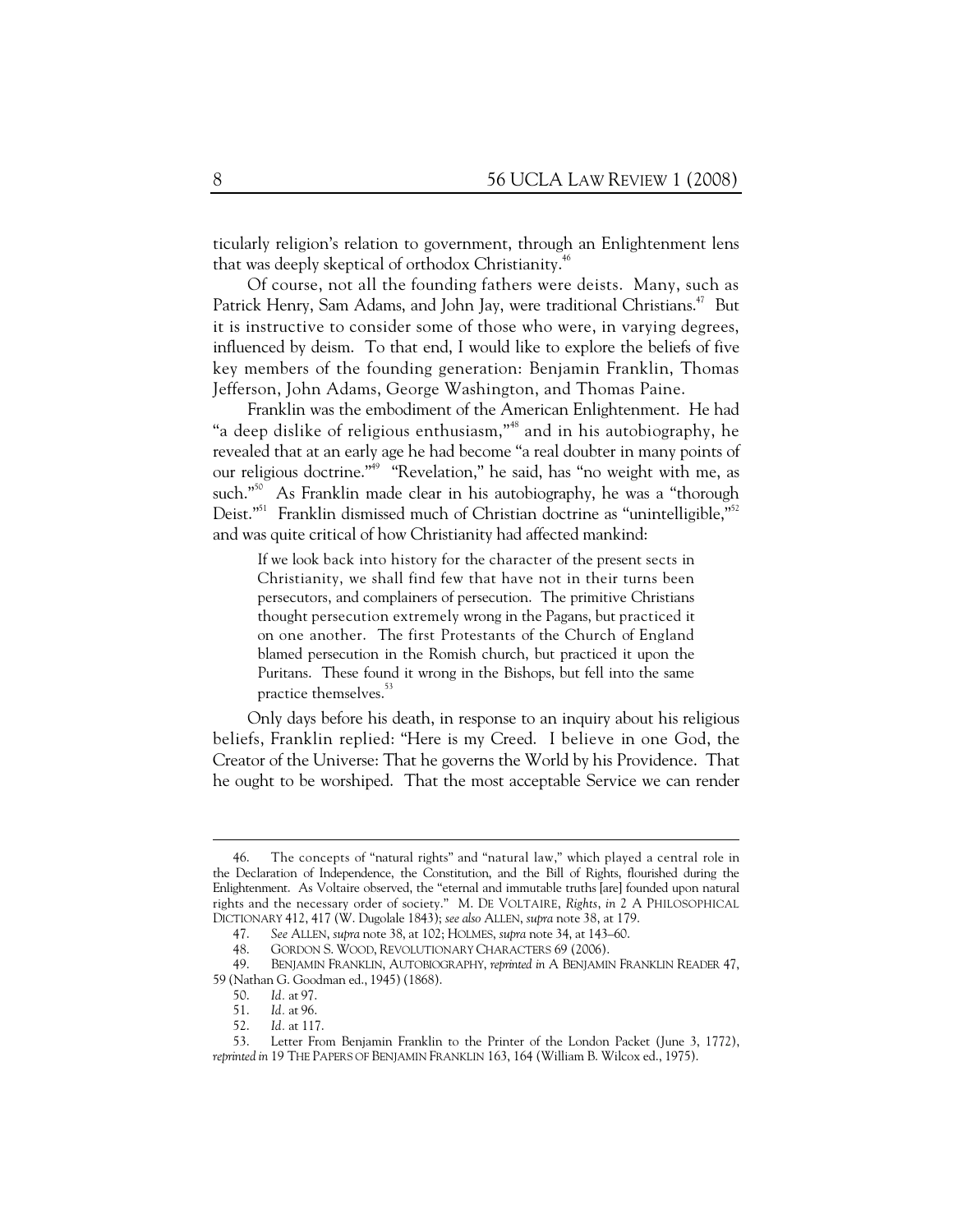to him, is doing good to his other Children."54 These, he added, are "the fundamental Principles of all sound Religion."<sup>55</sup>

With respect to Jesus, Franklin observed, "I think the System of morals & his Religion, as he left them to us, the best the World ever saw or is likely to see; but I apprehend it has received various corrupting changes."<sup>56</sup> Turning to the question of Jesus' divinity, Franklin wryly concluded: "I have . . . some Doubts as to his Divinity, tho' it is a Question I do not dogmatize upon, [having] never studied it, & think it needless to busy myself with it now, when I expect soon an [Opportunity] of [knowing] the Truth with less Trouble."<sup>57</sup>

Like most deists who rejected the doctrines of original sin and predestination, Franklin believed in a deity who "delights" in man's pursuit of virtuous behavior, which Franklin defined as "the Knowledge of our *true Interest*; that is, of what is best to be done in all the Circumstances of Humane Life, in order to arrive at our main End in View, HAPPINESS."<sup>58</sup> In Franklin's opinion, man achieves happiness both by satisfying his own needs and by promoting the well-being of his fellow men. He believed that for man to pursue his own happiness pleases the Creator, because a truly benevolent deity "delights in the Happiness of those he has created."<sup>59</sup>

Franklin believed that people serve God best not when they obey irrational dogmas and believe in miracles, but when they perform good works on behalf of humanity. He faulted Christianity for not being "more productive of good works than I have generally seen it: I mean real good works, works of kindness, charity, mercy, and public spirit; not holiday-keeping, sermon-reading . . . or making long prayers, filled with flatteries and compliments."<sup>60</sup>

In sum, Franklin regarded all religions as more or less interchangeable in their most fundamental tenets, which he believed required men to pursue their own happiness and to treat others with kindness and respect. He regarded Jesus as a wise moral philosopher, but not necessarily as a divine or divinely inspired figure, and he had no particular use for Christian doctrine insofar as

 <sup>54.</sup> Letter From Benjamin Franklin to Ezra Stiles (Mar. 9, 1790), *in* 3 THE LITERARY DIARY OF EZRA STILES 387, 387 (Franklin B. Dexter ed., Charles Scribner's Sons 1901).

 <sup>55.</sup> *Id.*

 <sup>56.</sup> *Id.*

 <sup>57.</sup> *Id.*

 <sup>58.</sup> BENJAMIN FRANKLIN, A MAN OF SENSE, *reprinted in* 2 THE PAPERS OF BENJAMIN FRANKLIN 15, 16 (Leonard W. Labaree ed., 1960) (1735).

 <sup>59.</sup> BENJAMIN FRANKLIN, ARTICLES OF BELIEF AND ACTS OF RELIGION, *reprinted in* 1 THE PAPERS OF BENJAMIN FRANKLIN, *supra* note 58, at 101, 103.

 <sup>60.</sup> Letter From Benjamin Franklin to Joseph Huey (June 6, 1753), *in* A BENJAMIN FRANKLIN READER, *supra* note 49, at 235.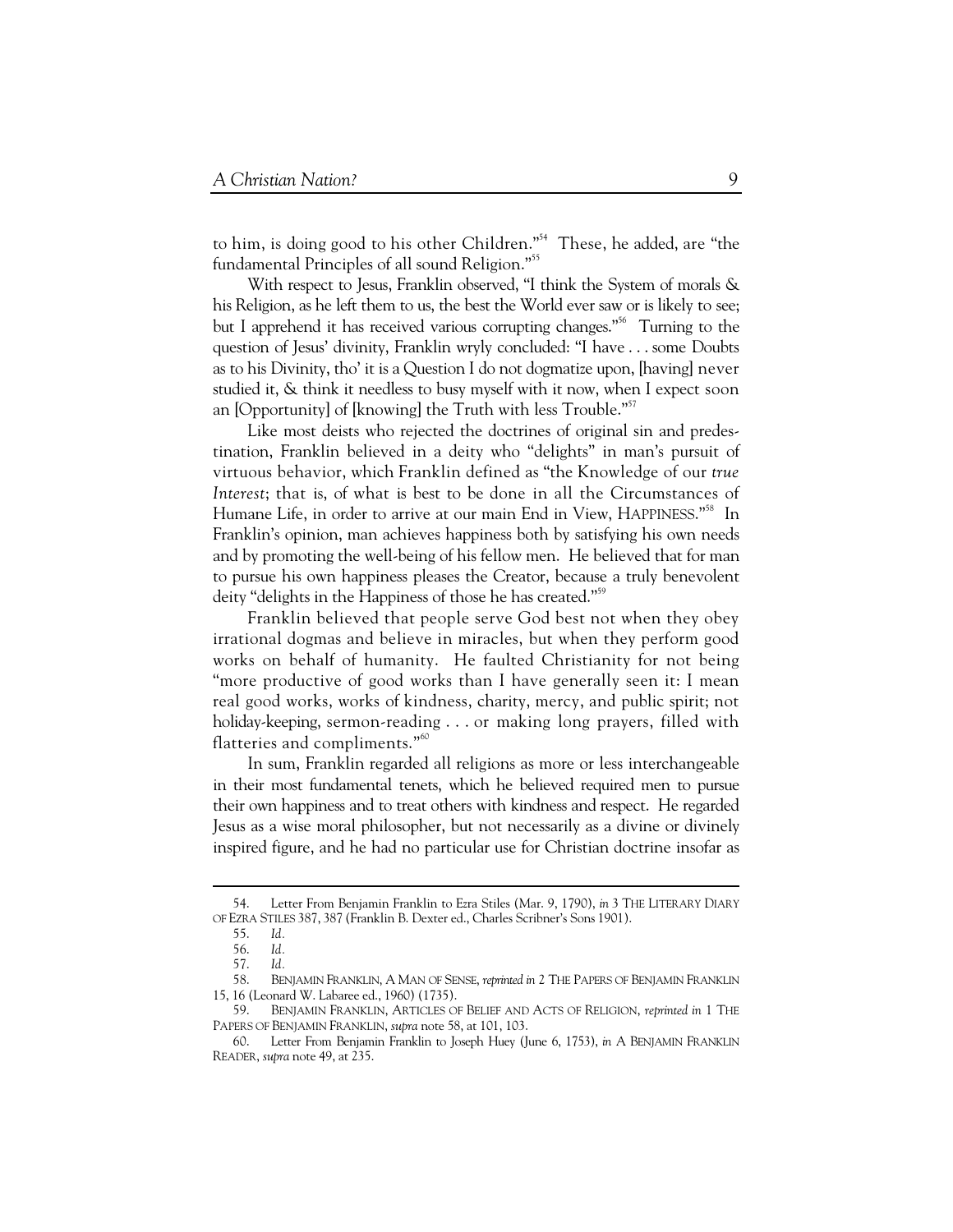it departed from the core teachings of Jesus. A longtime friend despaired "that a man of Dr. Franklin's general good character and great influence" was such "an unbeliever in Christianity."<sup>61</sup>

No member of the founding generation "embodied America's democratic ideals . . . more than Thomas Jefferson."<sup>62</sup> "The principles of Jefferson," said Abraham Lincoln, "are the definitions and axioms of free society."<sup>63</sup> Like Franklin, Jefferson was a true Enlightenment *philosophe*. A thoroughgoing skeptic, Jefferson "subjected every religious tradition, including his own, to scientific scrutiny."<sup>64</sup> He had little patience for talk of miracles, revelation, or resurrection. Jefferson saw his age as a unique opportunity for man to push back the forces of darkness and to unleash man's reason in order to comprehend the true order of the universe.

Jefferson believed that the universe was comprehensible and that in the long run the application of reason would explain its mysteries. On the subject of religion, Jefferson cautioned his nephew, Peter Carr, to "shake off all the fears, & servile prejudices under which weak minds are servilely crouched."65 He urged Carr to "question with boldness even the existence of a God; because, if there be one, he must more approve of the homage of reason, than that of blindfolded fear."<sup>66</sup>

Like Franklin, Jefferson admired Jesus as a moral philosopher. He wrote John Adams that the moral beliefs espoused by Jesus reflected "the most sublime and benevolent code of morals which has ever been offered to man,"<sup>67</sup> and on another occasion he described Jesus' character as "the most eloquent . . . that has ever been exhibited to man."<sup>68</sup> Although Jefferson

 <sup>61.</sup> JOSEPH PRIESTLY, AUTOBIOGRAPHY 117 (1970). On Franklin's religious beliefs, see A BENJAMIN FRANKLIN READER 376–78 (Walter Isaacson ed., 2003); ALLEN, *supra* note 38, at 3, 8–13; BAILYN, *supra* note 15, at 65; HOLMES, *supra* note 34, at 53–57; LAMBERT, *supra* note 10, at 159–60; MAY, *supra* note 15, at 126–32; JON MEACHAM, AMERICAN GOSPEL: GOD, THE FOUNDING FATHERS, AND THE MAKING OF A NATION 20–22 (2006); WALTERS, *supra* note 33, at 44–81; WOOD, *supra* note 48, at 70; *see also* STEVEN WALDMAN, FOUNDING FAITH: PROVIDENCE, POLITICS, AND THE BIRTH OF RELIGIOUS FREEDOM IN AMERICA 18–26 (2008).

 <sup>62.</sup> WOOD, *supra* note 48, at 93.

 <sup>63.</sup> Letter From Abraham Lincoln to H.L. Pierce and Others (Apr. 6, 1859), *in* ABRAHAM LINCOLN: HIS SPEECHES AND WRITINGS 488, 489 (Roy P. Basler ed., 1946).

 <sup>64.</sup> ALLEN, *supra* note 38, at 70.

 <sup>65.</sup> Letter From Thomas Jefferson to Peter Carr (Aug. 10, 1787), *in* THOMAS JEFFERSON: WRITINGS 900, 902 (Merrill D. Peterson ed., 1984).

 <sup>66.</sup> *Id.*

 <sup>67.</sup> Letter From Thomas Jefferson to John Adams (Oct. 12, 1813), *in* 2 THE ADAMS-JEFFERSON LETTERS: THE COMPLETE CORRESPONDENCE BETWEEN THOMAS JEFFERSON AND ABIGAIL AND JOHN ADAMS 383, 384 (Lester J. Cappon ed., 1987) [hereinafter THE ADAMS-JEFFERSON LETTERS].

Letter From Thomas Jefferson to Joseph Priestly (Apr. 9, 1803), *in* 10 THOMAS JEFFERSON: WRITINGS, *supra* note 65, at 1120, 1122 (describing Jesus as "most innocent" and "most eloquent"); *see also* HOLMES, *supra* note 34, at 82–85; Letter From Thomas Jefferson to William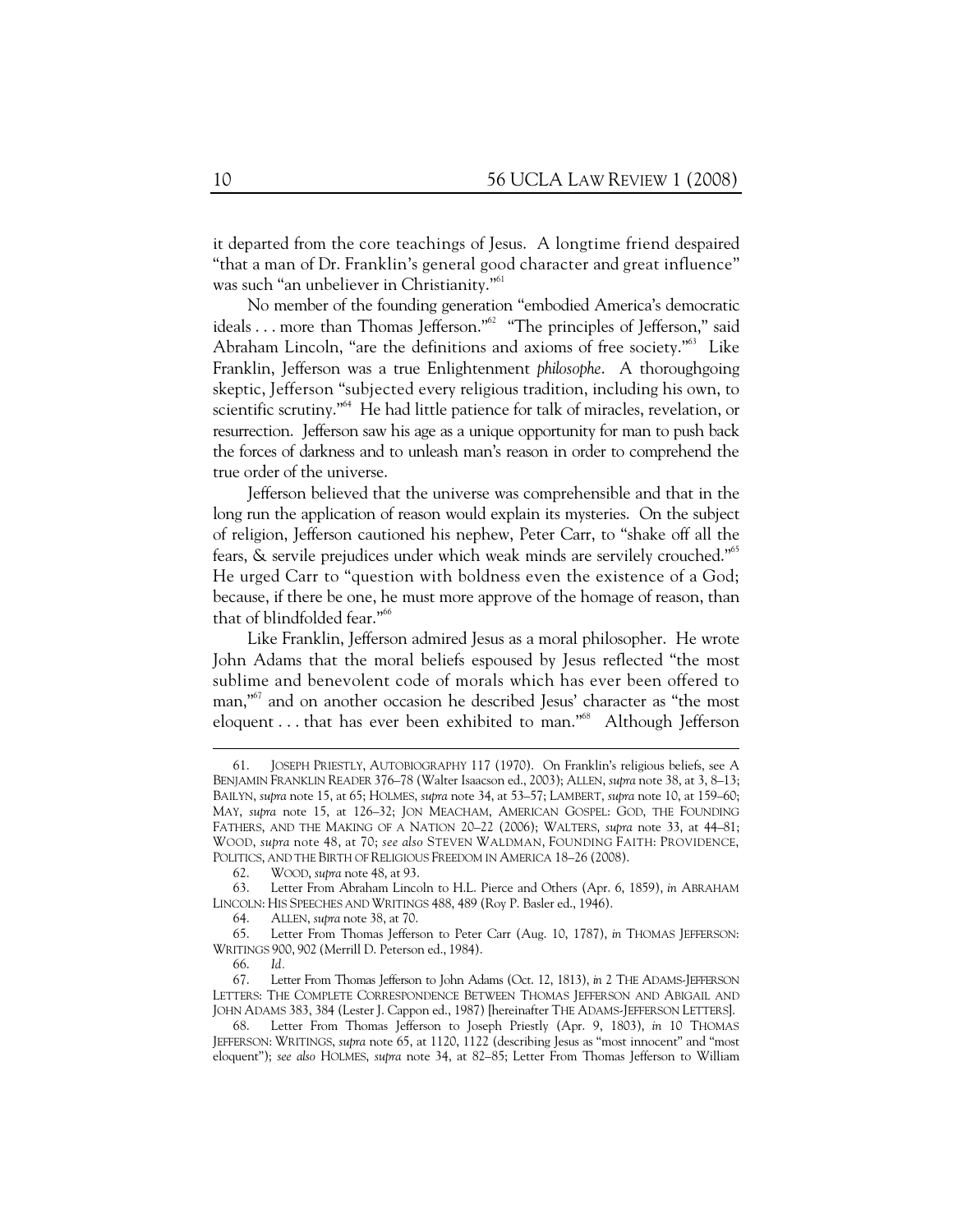denied Jesus' divinity,<sup>69</sup> he ascribed to Jesus "every *human* excellence" and maintained that Jesus himself "never claimed any other."<sup>70</sup>

But Jefferson insisted that Jesus' teachings had been distorted out of all recognition by a succession of "corruptors."<sup>71</sup> He described such doctrines as predestination, the inefficacy of good works, and original sin, as "nonsense," "dross," "distortions," "abracadabra,"<sup>72</sup> "insanity," a "hocus-pocus phantasm,"<sup>73</sup> "demoralizing dogmas," and a "deliria of crazy imaginations."<sup>74</sup> In a letter to John Davis, Jefferson disdained the "metaphysical abstractions," "maniac ravings," and "foggy dreams" of Jesus' followers, who, he said, had so burdened Christianity "with absurdities and incomprehensibilities, as to drive into infidelity men who had not the time, patience, or opportunities to strip it of it's [sic] meretricious trappings."75 Jefferson concluded that "ridicule" was the only rational response to Christianity's "unintelligible propositions."<sup>76</sup> The clergy, he wrote, were "false shepherds" and "usurpers of the Christian name," who were like "scuttle fish," which use "darkness" to make themselves "impenetrable to the eye of a pursuing enemy."<sup>77</sup>

72. HOLMES, *supra* note 34, at 82–87.

 73. Letter From Thomas Jefferson to James Smith (Dec. 8, 1822), THE WRITINGS OF THOMAS JEFFERSON, *supra* note 68, at 408–10.

Short (Apr. 13, 1820), *in* 15 THE WRITINGS OF THOMAS JEFFERSON 243, 243–45 (Albert E. Bergh ed., 1905); Letter From Thomas Jefferson to Benjamin Waterhouse (June 28, 1822), *in* 15 THE WRITINGS OF THOMAS JEFFERSON, *supra*, at 383, 383–85.

 <sup>69.</sup> *See* Letter From Thomas Jefferson to William Short (Aug. 4, 1820), *in* THOMAS JEFFERSON: WRITINGS, *supra* note 65, at 1435, 1437–38 (suggesting that the claim that Jesus was the son of God was the result of the overheated zealotry of his era).

 <sup>70.</sup> Letter From Thomas Jefferson to Benjamin Rush (Apr. 21, 1803), *in* 10 THE WRITINGS OF THOMAS JEFFERSON, *supra* note 68, at 380, 380 ("[T]o the corruption of Christianity I am, indeed, opposed, but not to the genuine precepts of Jesus himself.").

 <sup>71.</sup> *See id.*

 <sup>74.</sup> Letter From Thomas Jefferson to Benjamin Waterhouse (June 26, 1822), THE WRITINGS OF THOMAS JEFFERSON, *supra* note 68, at 383, 383–85; Letter From Thomas Jefferson to Benjamin Waterhouse (July 19, 1822), THE WRITINGS OF THOMAS JEFFERSON, *supra* note 68, at 390–92; Letter From Thomas Jefferson to Jared Sparks (Nov. 4, 1820), *in* 15 THE WRITINGS OF THOMAS JEFFERSON, *supra* note 68, at 287, 287–88.

 <sup>75.</sup> Letter From Thomas Jefferson to John Davis (Jan. 18, 1824), *in* JEFFERSON & MADISON ON SEPARATION OF CHURCH AND STATE: WRITINGS ON RELIGION AND SECULARISM 373 (Lenni Brenner ed., 2004).

 <sup>76.</sup> Letter From Thomas Jefferson to Francis Adrian Van der Kemp (July 30, 1816), *in*  JEFFERSON'S EXTRACTS FROM THE GOSPELS 375 (Dickinson W. Adams ed., 1983).

 <sup>77.</sup> Letter From Thomas Jefferson to William Short (Apr. 13, 1820), *in* 15 THE WRITINGS OF THOMAS JEFFERSON, *supra* note 68, at 243, 244–47 ("We have most unwisely committed to the hierophants of our particular superstition . . . ."); Letter From Thomas Jefferson to Benjamin Waterhouse (June 26, 1822), *in* 15 THE WRITINGS OF THOMAS JEFFERSON, *supra* note 68, at 383, 383–85; Letter From Thomas Jefferson to Francis Adrian Van der Kemp (July 30, 1816), *in* JEFFERSON'S EXTRACTS FROM THE GOSPELS, *supra* note 76, at 374, 375 (comparing clergy to "scuttle fish").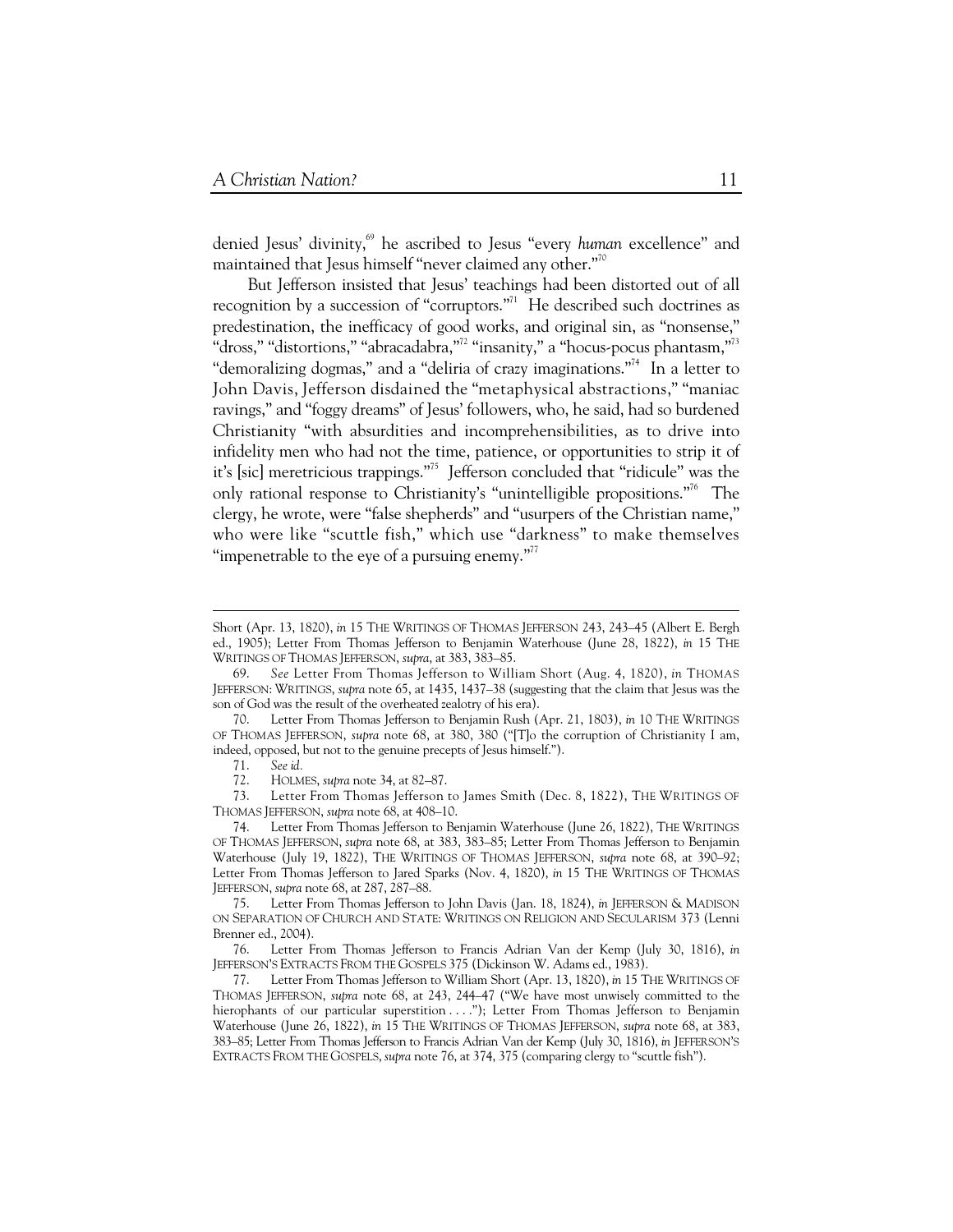Jefferson was not, however, a godless man.<sup>78</sup> Though deeply committed to the separation of church and state and fiercely anticlerical, he was also a man of "deeply felt private religious conviction"<sup>79</sup> who believed in a benign Creator whose "only revelation to man is made through Nature and Reason."80 Like other deists, Jefferson believed that the Creator had endowed man with a moral compass—an innate and natural sense of right and wrong.<sup>81</sup> Man's "moral sense, or conscience," Jefferson reasoned, "is as much a part of a man as his leg or  $arm.^{382}$  All people, he wrote, have "implanted in our breasts" a "moral instinct" and a "love of others," which "prompts us  $\dots$  to feel and to succor their distresses."<sup>83</sup> Jefferson praised this moral law as "the brightest gem with which the human character is studded," and he believed that it was these natural moral dispositions that made self-governance possible. $84$ 

To Jefferson, then, the nature of virtue was neither dependent upon nor "to be comprehended" through "Christian revelation," but was "clearly evident in nature and discernible through the exercise of reason."<sup>85</sup> The "dogmas" of religion," he wrote Matthew Carey, are quite distinct from "moral principles,"<sup>86</sup> and Jefferson had no difficulty with the proposition that even atheists could be moral.<sup>87</sup>

Indeed, Jefferson viewed most claims of religious dogma not as principles of morality, but as sectarian bids for power. As he wrote Thomas Leiper, most dogmas that differ among religions do not instruct "us how to live well," but

 <sup>78.</sup> KRAMNICK & MOORE, *supra* note 13, at 95.

 <sup>79.</sup> *Id.*

 <sup>80.</sup> *See* ALLEN, *supra* note 38, at 78.

 <sup>81.</sup> Letter From Thomas Jefferson to John Adams (Oct. 14, 1816), *in* 2 THE ADAMS-JEFFERSON LETTERS, *supra* note 67, at 490, 492.

 <sup>82.</sup> Letter From Thomas Jefferson to Peter Carr (Aug. 10, 1787), *in* THOMAS JEFFERSON: WRITINGS, *supra* note 65, at 900, 901.

 <sup>83.</sup> Letter From Thomas Jefferson to Thomas Law (June 13, 1814), *in* THOMAS JEFFERSON: WRITINGS, *supra* note 65, at 1335, 1337–38.

 <sup>84.</sup> THOMAS JEFFERSON, OPINION ON FRENCH TREATIES (1793), *reprinted in* THOMAS JEFFERSON: WRITINGS, *supra* note 65, at 422–23.

 <sup>85.</sup> ALLEN, *supra* note 38, at 180.

 <sup>86.</sup> Letter From Thomas Jefferson to Matthew Carey (Nov. 11, 1816), *in* 10 THE WRITINGS OF THOMAS JEFFERSON 67 (G.P. Putnam's Sons 1899).

 <sup>87.</sup> *See* Letter From Thomas Jefferson to Thomas Law (June 13, 1814), *in* THOMAS JEFFERSON: WRITINGS, *supra* note 65, at 1335, 1336 (noting that atheists are moral). Many of the *philosophes*, including Rousseau and Condorcet, took this position. Some went even further and argued that Christianity actively hampered the moral instincts that had been endowed by the Creator. *See, e.g.*, BARON D'HOLBACH, GOOD SENSE WITHOUT GOD: OR, FREETHINKING OPPOSED TO SUPERNATURAL IDEAS ARTICLE 178 (1772), *quoted in* ALLEN, *supra* note 38, at 180; *see also* ALLEN, *supra* note 38, at 87, 180.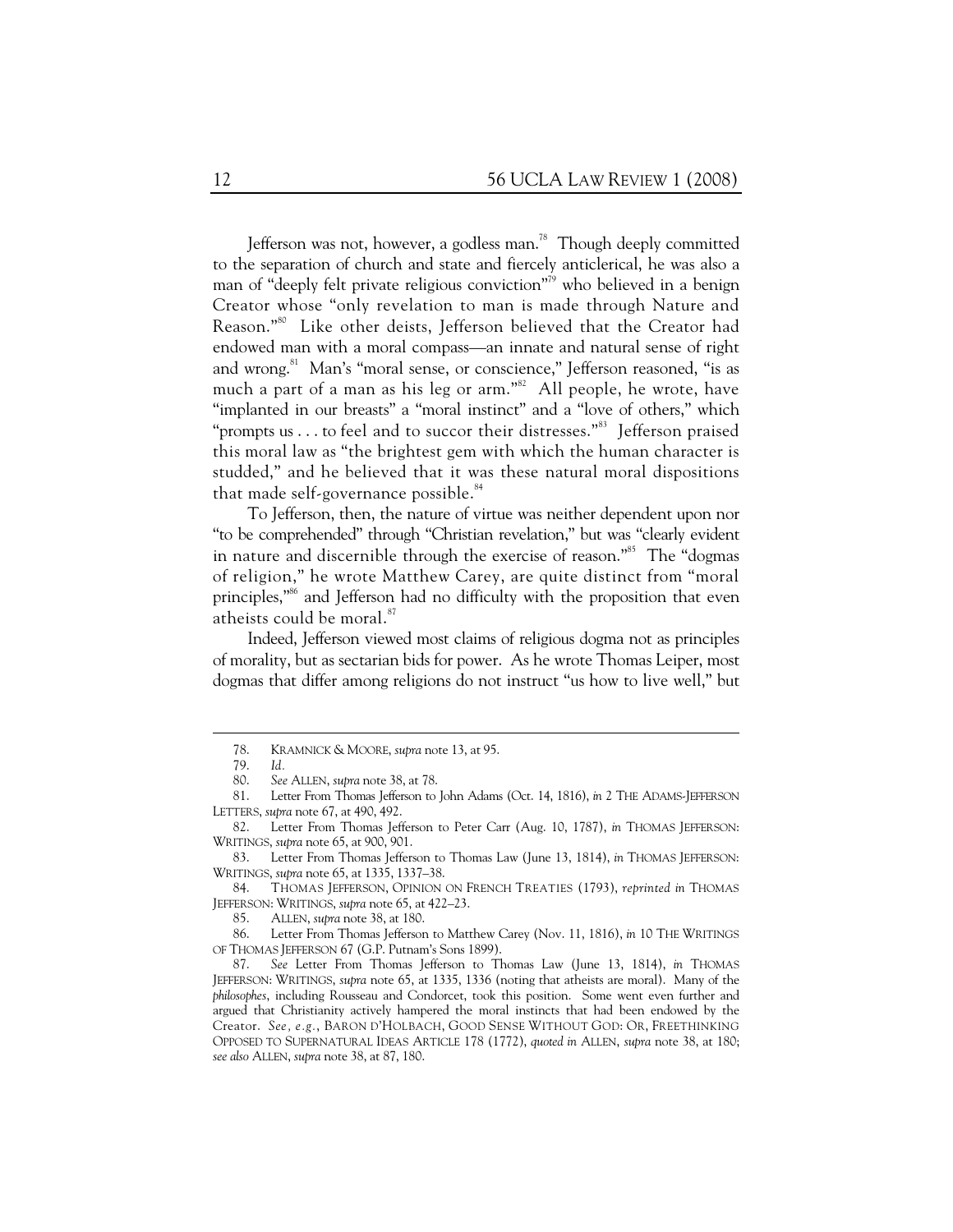are designed to gain power and support for those "who inculcate them."<sup>88</sup> For Jefferson, the fundamental precepts of morality, which he believed were held in common in all religions, were captured by Jesus' maxims, "Treat others as you would have them treat you" and "Love they neighbor as thyself."<sup>89</sup> As Jefferson never tired of saying, "[t]he essence of virtue is in doing good to others."90

Jefferson was, of course, the primary drafter of the Declaration of Independence. In the light of his views as a deist and in the light of the similar views of many other signers, it is important to note the precise language of the Declaration. It does not invoke Jesus, Christ, the Father, the Lord, the Almighty, or any of the other traditional characterizations of the Christian deity. Rather, it invokes Nature's God, the Creator, the Supreme Judge, and Divine Providence.<sup>91</sup>

The Declaration of Independence was a document of the Enlightenment. It was not a Puritan, Methodist, Protestant, Catholic, or Evangelical Christian statement. It was, rather, a statement that deeply and intentionally invoked the language of American deism. It was a document of its own time, and it speaks eloquently about what Americans of that time believed.<sup>92</sup>

John Adams saw the world as a hostile place, both "to himself and to the American cause, which was the great passion of his life."<sup>93</sup> None of the founders "read more and thought more about law and politics" than Adams, and none "was more attuned to the hopes and promise of the Enlightenment."<sup>94</sup>

Like Jefferson, Adams believed that the original teachings of Jesus were sound, but that they had been "corrupted by the various creeds and philosophies that had been grafted onto them."<sup>95</sup> As Adams grew older, he became increasingly suspicious of religious dogma. As he wrote to Benjamin Rush, "there is a germ of religion in human nature so strong that whenever an order

 <sup>88.</sup> Letter From Thomas Jefferson to Thomas Leiper (Jan. 21, 1809), *in* THE FOUNDERS ON RELIGION:A BOOK OF QUOTATIONS 148 (James H. Hutson ed., 2005) [hereinafter FOUNDERS ON RELIGION].

 <sup>89.</sup> WALTERS, *supra* note 33, at 181.

Letter From Thomas Jefferson to John Adams (Oct. 14, 1816), *in* 2 THE ADAMS-JEFFERSON LETTERS, *supra* note 67, at 490, 492.

 <sup>91.</sup> *See generally* THE DECLARATION OF INDEPENDENCE (U.S. 1776).

 <sup>92.</sup> On Jefferson's religious beliefs, see AHLSTROM, *supra* note 16, at 367–68; ALLEN, *supra*  note 38, at 70–87; HOLMES, *supra* note 34, at 79–80; KRAMNICK & MOORE, *supra* note 13, at 95–96; LAMBERT, *supra* note 10, at 174–77, 279; MEACHAM, *supra* note 61, at 3–12; John M. Murrin, *Religion and Politics in America From the First Settlements to the Civil War*, *in* RELIGION AND AMERICAN POLITICS: FROM THE COLONIAL PERIOD TO THE 1980S, at 19, 32–33 (Mark A. Noll ed., 1990); WOOD, *supra* note 48, at 101–07; *see also* WALDMAN, *supra* note 61, at 72–85.

 <sup>93.</sup> BAILYN, *supra* note 15, at 64.

 <sup>94.</sup> WOOD, *supra* note 48, at 178–79.

 <sup>95.</sup> ALLEN, *supra* note 38, at 59; *see also* AHLSTROM, *supra* note 16, at 367–68.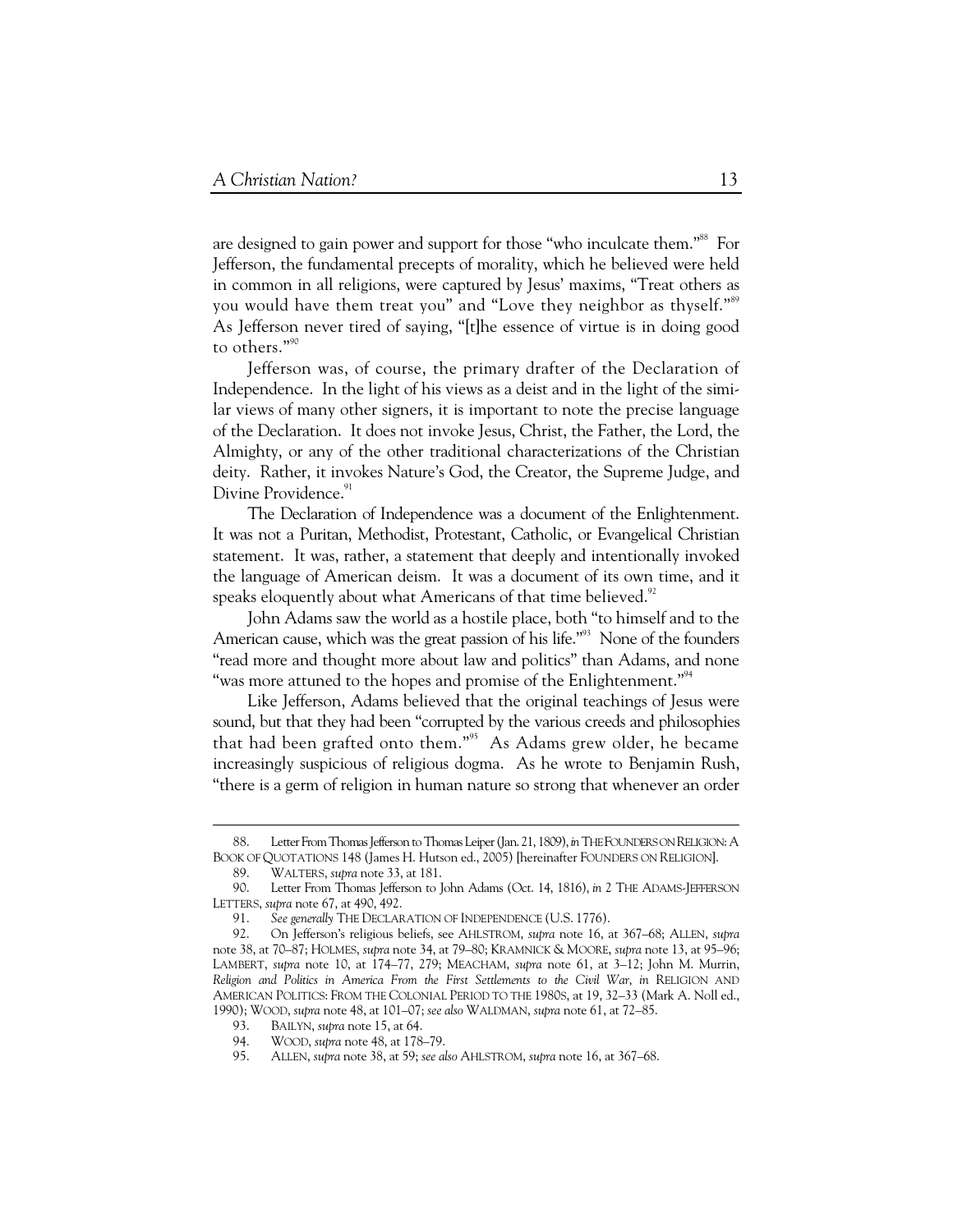of men can persuade the people by flattery or terror that they have salvation at their disposal, there can be no end to fraud, violence, or usurpation."<sup>96</sup> Noting the rise of religious fundamentalism early in the nineteenth century during the Second Great Awakening, Adams warned that "instead of the most enlightened people, I fear we Americans shall soon have the character of the silliest people under Heaven."<sup>97</sup>

Religion and churchgoing were important to Adams, and to a greater extent than either Franklin or Jefferson he believed in a personal God. But like other deists, he "substituted a simpler, less mysterious form of Christianity" for the dogmas he had inherited from his Puritan forebears.<sup>98</sup> His reading and reflection led him to reject such doctrines as predestination and original sin. The Creator, he declared, "has given us Reason, to find out the Truth, and the real Design and true End of our Existence."<sup>99</sup>

Though a Congregationalist, Adams more closely identified with Unitarianism.<sup>100</sup> A religious movement that had developed in England in the seventeenth century, Unitarianism was closely related to deism. Unitarians understood Jesus as a moral teacher, rather than as a divine, and rejected the traditional Christian tenets of predestination, original sin, scriptural revelation, and atonement. The chief eighteenth-century proponent of Unitarianism was the English scientist Joseph Priestly. Adams, Franklin, Jefferson, and many other Americans of this era were avid readers of Preistley's works.<sup>101</sup> Reflecting these beliefs, Adams wrote to Jefferson that his religion could be "contained in four short words, 'Be just and good."<sup>102</sup>

 <sup>96.</sup> Letter From John Adams to Benjamin Rush (June 12, 1812), *in* THE SPUR OF FAME: DIALOGUES OF JOHN ADAMS AND BENJAMIN RUSH, 1805–1813, at 244 (John A. Schutz & Douglass Adair eds., 2001) [hereinafter SPUR OF FAME].

 <sup>97.</sup> Letter From John Adams to Benjamin Rush (Dec.28, 1807), *in* SPUR OF FAME, *supra* note 96, at 101.

 <sup>98.</sup> *See* HOLMES, *supra* note 34, at 73–74, 78.

JOHN ADAMS, DIARY AND AUTOBIOGRAPHY, *in* 1 THE ADAMS PAPERS 42-44 (Lyman H. Butterfield ed., 1963); *see also* WOOD, *supra* note 14, at 330 (noting that Adams rejected the divinity of Jesus as an "awful blasphemy").

 <sup>100.</sup> *See* THE SEPARATION OF CHURCH AND STATE: WRITINGS ON A FUNDAMENTAL FREEDOM BY AMERICA'S FOUNDERS 31 (Forrest Church ed., 2004) [hereinafter THE SEPARATION OF CHURCH AND STATE].

 <sup>101.</sup> *See* SYDNEY E. AHLSTROM & JONATHAN S. CAREY, AN AMERICAN REFORMATION: A DOCUMENTARY HISTORY OF UNITARIAN CHRISTIANITY 23, 36–37 (1985).

 <sup>102.</sup> Letter From John Adams to Thomas Jefferson (Dec. 12, 1816), *in* 2 THE ADAMS-JEFFERSON LETTERS, *supra* note 67, at 499; *see also* ANN HOLT, A LIFE OF JOSEPH PRIESTLY 140 (1931). Jefferson wrote back that he agreed that this was the result of their "fifty or sixty years of religious reading." Indeed, he wrote, "What all agree in, is probably right." Letter From Thomas Jefferson to John Adams (Jan. 11, 1817), *in* 2 THE ADAMS-JEFFERSON LETTERS, *supra* note 67, at 499.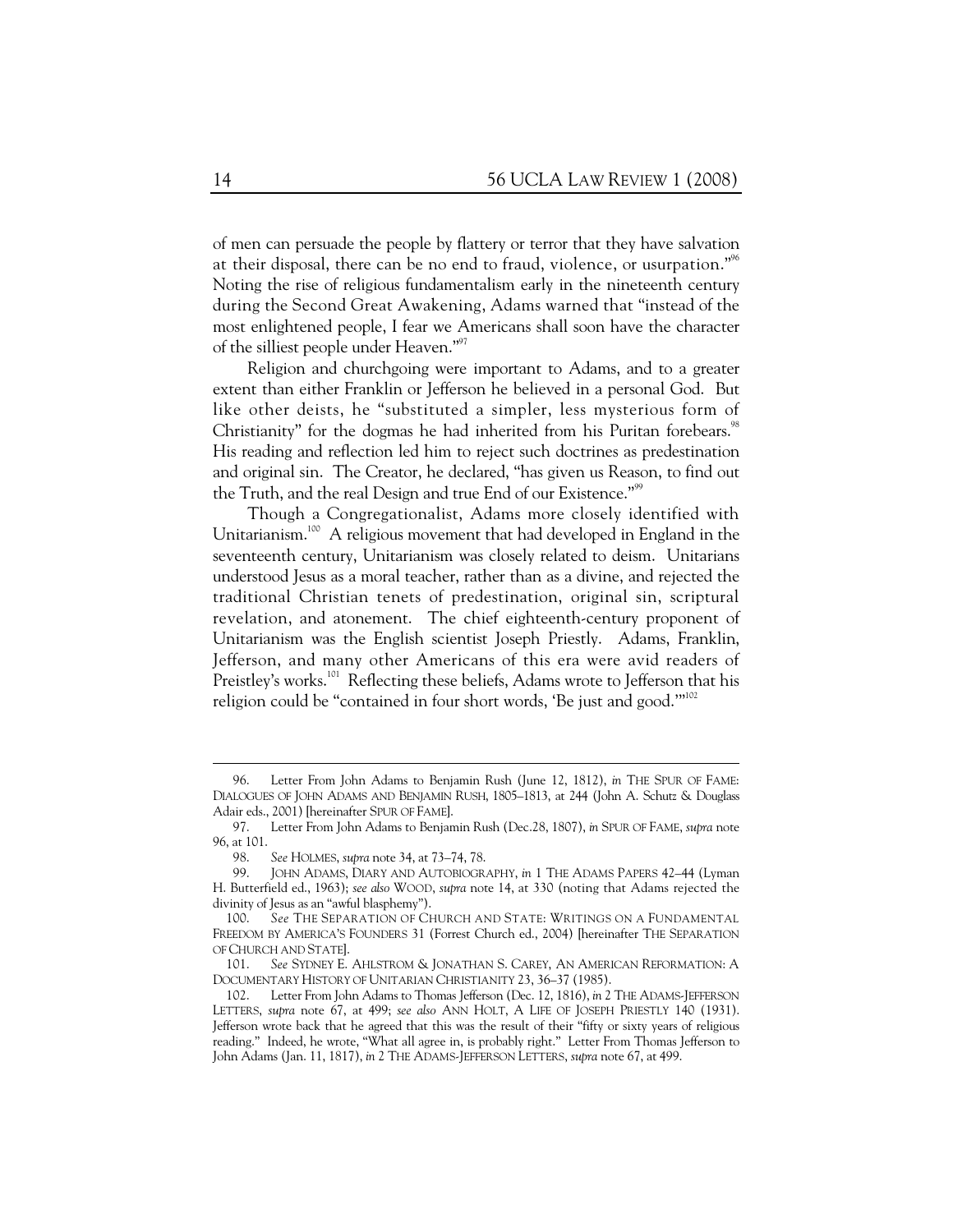Adams was acutely aware of the need to separate religion from politics. "Nothing," he wrote, "is more dreaded than the national government meddling with religion."<sup>103</sup> As Adams wrote Benjamin Rush, "I mix religion with politics as little as possible."104 His *Dissertation on the Canon and Feudal Law* was a sharp attack against the "civil and ecclesiastical tyranny of earlier Catholic and Protestant establishments,"105 and in his *Defense of the American Constitutions*, he devoted several chapters to condemning "the horrors of religious wars, crusades, inquisitions, and pogroms."<sup>106</sup> He warned that, given the opportunity, nineteenth-century "evangelicals would whip and crop, and pillory and roast" in America just as they had earlier in Europe.<sup>107</sup> In 1775, one of the delegates to the Second Continental Congress was a clergyman who wanted Congress to focus upon America's Christian identity.<sup>108</sup> Adams wrote his wife Abigail that "as he is the first gentleman of the cloth who has appeared in Congress, I cannot but wish he may be the last. Mixing the sacred character with that of the statesman . . . is not attended with any good effects."<sup>109</sup> When Adams was President, he signed the 1797 Treaty of Tripoli, which had been unanimously approved by the Senate, and in which the United States emphatically affirmed that "the Government of the United States . . . is not in any sense founded on the Christian religion."<sup>110</sup>

Twenty years later, Adams wrote to Jefferson, "Twenty times, in the course of my late Reading, have I been upon the point of breaking out, 'This would be the best of all possible Worlds, if there were no Religion in it.""<sup>111</sup> But he then added that "[w]ithout Religion this World would be Something not fit to be mentioned in polite Company, I mean Hell."<sup>112</sup>

 <sup>103.</sup> Letter From John Adams to Benjamin Rush (June 12, 1812), *in* SPUR OF FAME, *supra*  note 96, at 224.

 <sup>104.</sup> Letter From John Adams to Benjamin Rush (Apr. 12, 1809), *in* SPUR OF FAME, *supra*  note 96, at 155.

 <sup>105.</sup> *See* John Witte, Jr., *"A Most Mild and Equitable Establishment of Religion": John Adams and the Massachusetts Experiment*, *in* RELIGION AND THE NEW REPUBLIC, *supra* note 22, at 1.

 <sup>106.</sup> *Id.* at 19; *see also id.* at 1, 18–19.

 <sup>107.</sup> JOSEPH J. ELLIS, PASSIONATE SAGE: THE CHARACTER AND LEGACY OF JOHN ADAMS 123 (1993).

 <sup>108.</sup> *See* Letter From John Adams to Abigail Adams (Sept. 17, 1775), *in* THE LETTERS OF JOHN AND ABIGAIL ADAMS 97 (Frank Shuffelton ed., 2004).

 <sup>109.</sup> *Id.*

 <sup>110.</sup> Treaty of Peace and Friendship Between the United States of America and the Bey and Subjects of Tripoli of Barbary art. 11, U.S.-Tripoli, Jan. 3, 1797, 8 Stat. 154, *quoted in* ALLEN, *supra* note 38, at 142.

 <sup>111.</sup> Letter From Thomas Jefferson to John Adams (Oct. 12, 1813), *in* 2 THE ADAMS-JEFFERSON LETTERS, *supra* note 67, at 509.

 <sup>112.</sup> Letter From John Adams to Thomas Jefferson (Apr. 19, 1817), *in* 2 THE ADAMS-JEFFERSON LETTERS, *supra* note 67, at 509.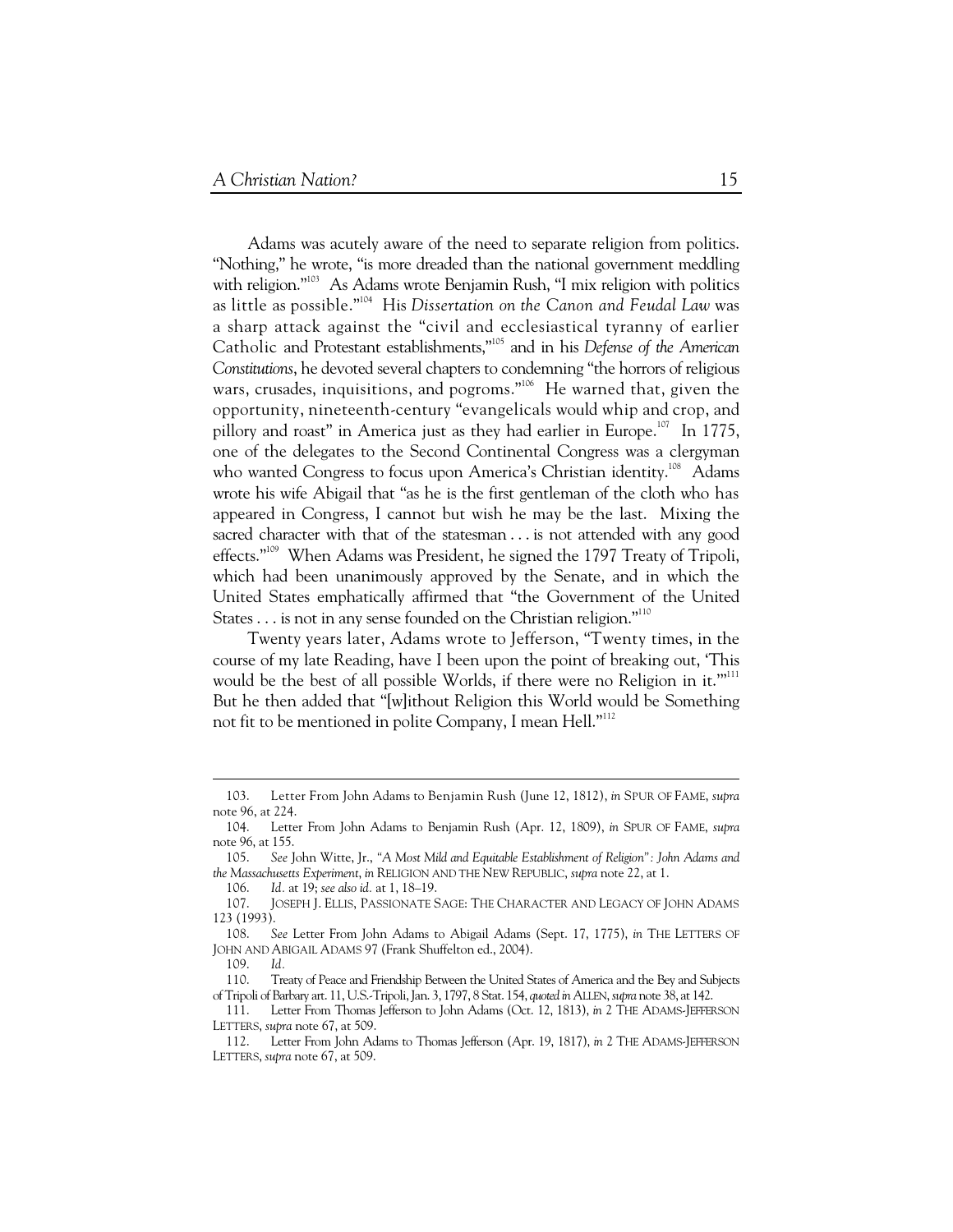This ambivalence reflected Adams' lifelong belief that all of history had proved that the People, unrestrained, tend to be "unjust, tyrannical, brutal, barbarous, and cruel."113 This view of man posed a serious problem for Adams as a political theorist, for like the other founders he knew that self-governance ultimately depends on the character of the people. No republican government can last, he observed, unless there is "a positive Passion for the public good."114 Given his skepticism about man's tendency to misbehave, he doubted whether the People had the integrity necessary to make the republican experiment in self-governance succeed. As he told Mercy Warren in January 1776, there is "so much Rascality, so much Venality and Corruption, so much Avarice and Ambition, such a Rage for Profit and Commerce among all Ranks and Degrees of Men," that the very idea of republicanism seems precarious.<sup>115</sup>

Adams "rested his hopes for the future on the regenerative effects of republican government and on the emergence of politicians who could mold the character of the people, extinguishing their follies and vices and inspiring their virtues and abilities."116 The American Revolution, he believed, "had to reform the culture, or it could not succeed."<sup>117</sup> He warned that unless a public-spirited virtue could "be inspired into our People," they "will not obtain a lasting Liberty."<sup>118</sup>

It was here that Adams, like many of the founders, believed that religion could play a positive role in helping to shape both the "people's moral

 <sup>113. 6</sup> THE WORKS OF JOHN ADAMS 10 (Charles Francis Adams ed., 1850–1856); *see also* JOHN ADAMS, A DEFENCE OF THE CONSTITUTIONS OF GOVERNMENT OF THE UNITED STATES OF AMERICA, *reprinted in* 5 THE WORKS OF JOHN ADAMS, *supra*, at 488; 4 THE WORKS OF JOHN ADAMS, *supra*, at 406; WOOD, *supra* note 48, at 182, 188.

 <sup>114.</sup> Letter From John Adams to Mercy Warren (Apr. 16, 1776), *in* 1 THE FOUNDERS' CONSTITUTION 670 (Philip B. Kurland & Ralph Lemer eds., 1987).

 <sup>115.</sup> Letter From John Adams to Mercy Warren (Jan. 8, 1776), *in* 1 THE WARREN-ADAMS LETTERS 201, 202 (Worthington Chauncey Ford ed., 1917); *see also* Letter From John Adams to Benjamin Rush (May 21, 1787), *in* FOUNDERS ON RELIGION, *supra* note 88, at 146 (Adams laments the "ominous dissolution of Morality . . . throughout the civilized World."); WOOD, *supra* note 48, at 180.

 <sup>116.</sup> WOOD, *supra* note 48, at 180.

 <sup>117.</sup> *Id.* at 181.

 <sup>118.</sup> Letter From John Adams to Zabdiel Adams (June 21, 1776), *in* 2 ADAMS FAMILY CORRESPONDENCE 21, 22 (L.H. Butterfield ed., 1963); JOHN ADAMS, DISSERTATION ON THE CANON AND FEUDAL LAW (1765), *reprinted in* 3 THE WORKS OF JOHN ADAMS, *supra* note 113, at 455–57; Letter From John Adams to Mercy Warren (Apr. 14, 1776), *in* 1 THE WARREN-ADAMS LETTERS, *supra* note 115, at 201–02, 225; *see also* WOOD, *supra* note 48, at 181; JOHN ADAMS, A DEFENCE OF THE CONSTITUTION OF THE UNITED STATES OF AMERICA (1787–1788), *reprinted in* THE PORTABLE JOHN ADAMS, at xxv–xxvi (John Patrick Diggins ed., 2004) (noting that "the nature of mankind is one thing, and the reason of mankind is another" and that "human nature must be taken as it is, as it has been, and will be").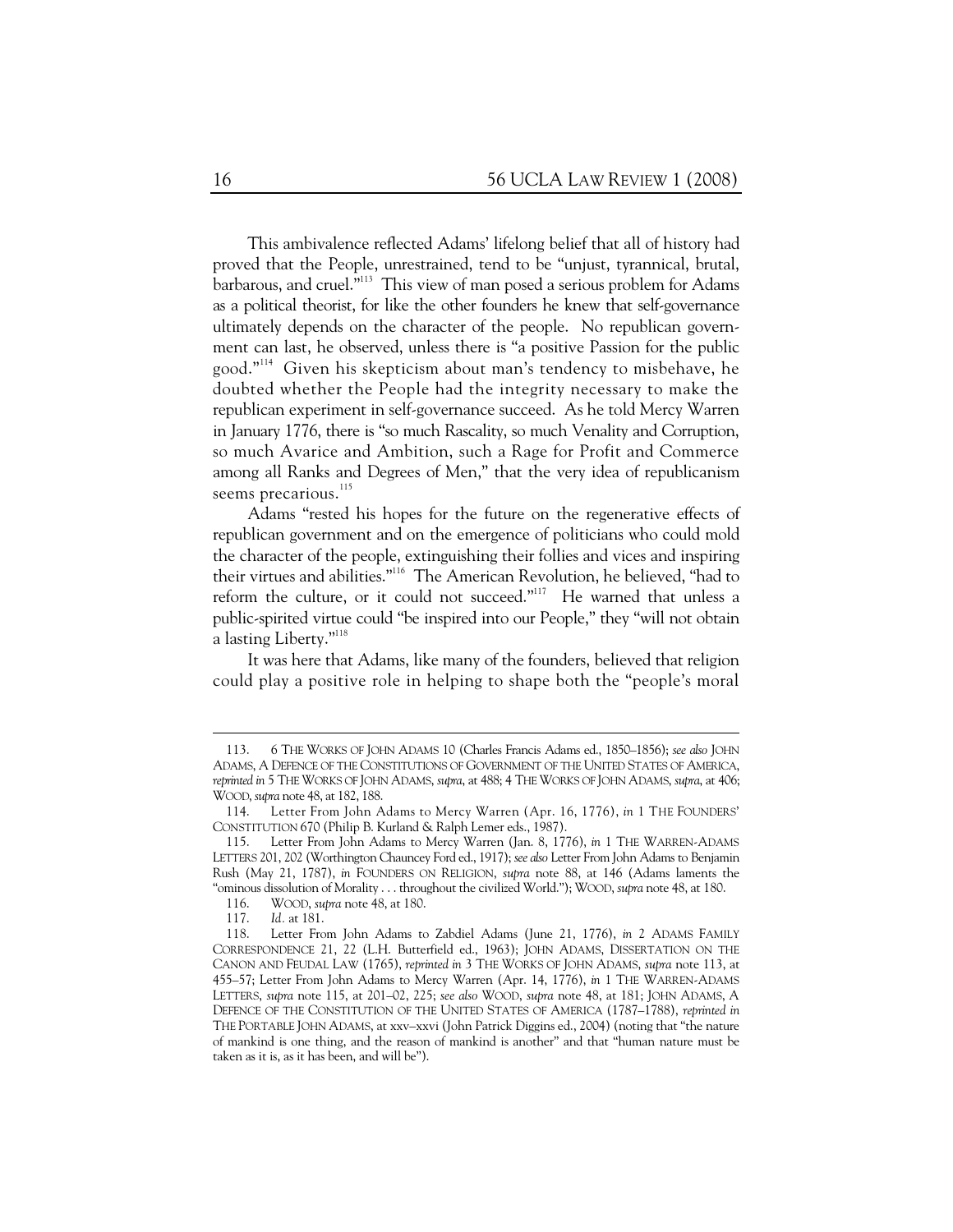conduct" and their "ideas about justice, decency, duty, and responsibility."<sup>119</sup> Religion, he believed, could be a source of republican virtue.<sup>120</sup>

But neither Adams nor most of the other founders meant traditional Christianity, with all of its complex dogmas and tenets, when they invoked religion as a foundation of republican government. Rather, as Adams wrote Jefferson, the essence of sound religious belief was captured in the phrase, "[b]e just and good."<sup>121</sup> And, as Jefferson replied, "What all agree in, is probably right."<sup>122</sup>

The vast majority of the founders believed that the principle "be just and good" could play a critical role in nurturing the sort of public-spiritedness they deemed essential to self-governance. And they believed that some version of what Rousseau called "civil religion," and what Jefferson referred to as "Nature's God," would be salutary in fostering the spirit of American republicanism.<sup>123</sup> But this was a far cry from endorsing the sanctity of Christian doctrine.<sup>124</sup>

Compared with Franklin, Jefferson, and Adams, George Washington was not a learned man. He was a man of affairs, rather than a man of ideas. His greatness lay in his character, which left an indelible mark upon the nation. Washington's public conduct epitomized the sort of public-spirited and disinterested republican integrity that the new nation needed.

A man of the Enlightenment, Washington was "liberal on matters of religion."<sup>125</sup> He was, in his own words, "no bigot myself to any mode of worship."<sup>126</sup> Unlike Jefferson, though, he was not contemptuous of traditional Christianity. He believed that an unseen but benevolent power guided both the universe and human affairs, and he variously referred to this force as "Providence," the

 <sup>119.</sup> MEACHAM, *supra* note 61, at 27–28.

 <sup>120.</sup> *See* FOUNDERS ON RELIGION, *supra* note 88, at 147; *see also* John Adams, Hand-Written Note in Condorcet's *Outlines of an Historical View of the Progress of the Human Mind*, *quoted in* Zoltan Haraszti, JOHN ADAMS AND THE PROPHETS OF PROGRESS 252 (1952) ("There is no such thing [as morality] without a supposition of a God. There is no right or wrong in the universe without the supposition of a moral government and an intellectual and moral governor.").

 <sup>121.</sup> Letter From John Adams to Thomas Jefferson (Dec. 12, 1816), *in* 2 THE ADAMS-JEFFERSON LETTERS, *supra* note 67, at 499.

 <sup>122.</sup> Letter From Thomas Jefferson to John Adams (Jan. 11, 1817), *in* 2 THE ADAMS-JEFFERSON LETTERS, *supra* note 67, at 506.

 <sup>123.</sup> *See, e.g.*, THE DECLARATION OF INDEPENDENCE (U.S. 1776).

 <sup>124.</sup> JEAN-JACQUES ROUSSEAU, ON THE SOCIAL CONTRACT 131 (Roger D. Masters ed., Judith R. Masters trans., St. Martin's Press 1978); *see also* AHLSTROM, *supra* note 16, at 363; LAMBERT, *supra* note 10, at 282; JOHN G. WEST, THE POLITICS OF REVELATION AND REASON: RELIGION AND CIVIC LIFE IN THE NEW NATION 76–77 (1996).

 <sup>125.</sup> WOOD, *supra* note 48, at 35.

 <sup>126.</sup> Letter From George Washington to Marquis de Lafayette (Aug. 15, 1787), *in* 29 THE WRITINGS OF GEORGE WASHINGTON 258, 259 (John C. Fitzpatrick ed., 1939).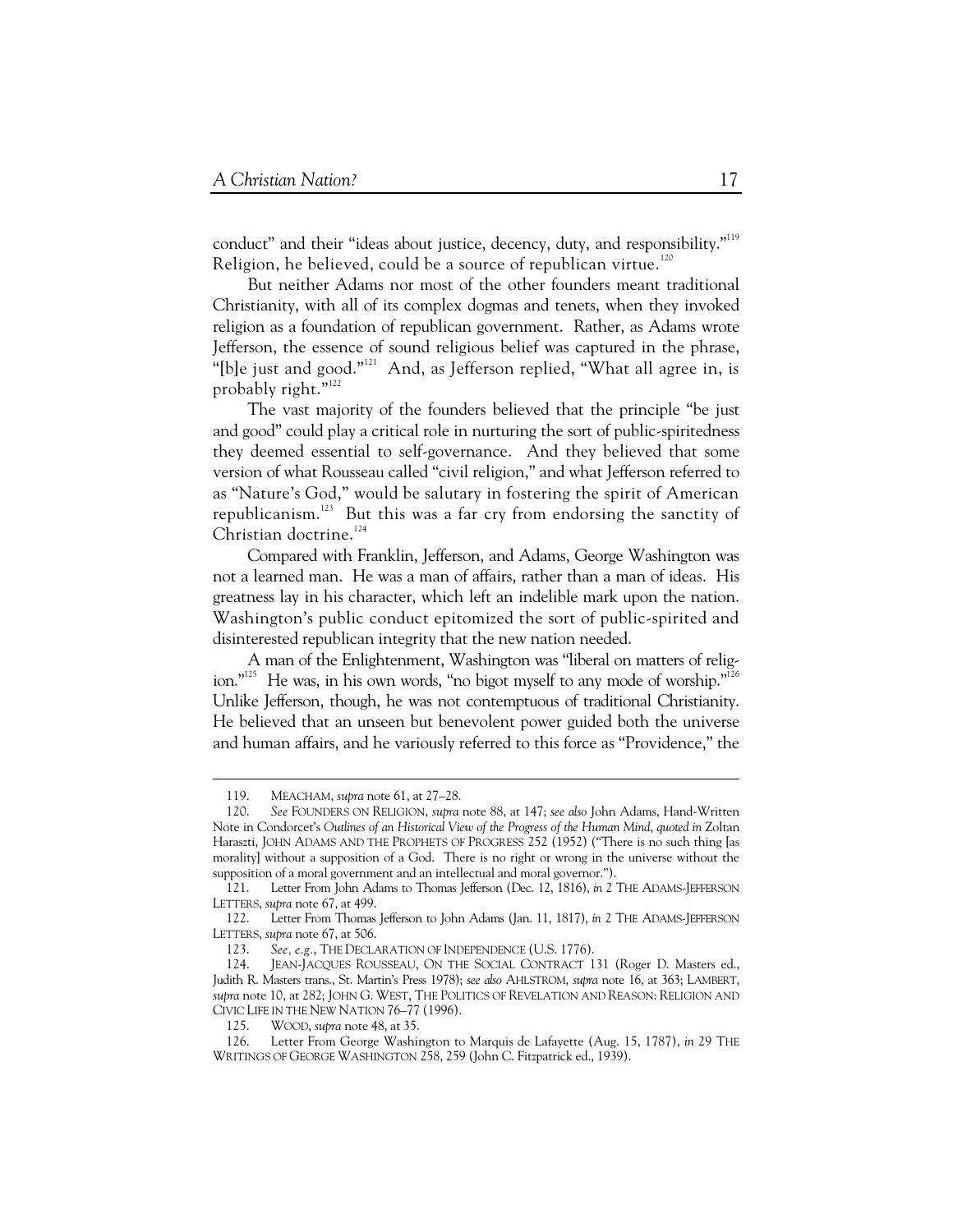"Almighty Ruler of the Universe," the "Great Architect of the Universe," and the "Great Disposer of Events."127

Washington was reticent about his own religious beliefs. He paid little attention to religion in his personal life and was not an avid churchgoer. He was "neither religiously fervent nor theologically learned."128 He described his own religious tenets as "few and simple."129 His biographer Joseph Ellis observed that at his death, "Washington did not think much about heaven or angels; the only place he knew his body was going was into the ground, and as for his soul, its ultimate location was unknowable. He died as a Roman Stoic rather than as a Christian saint."<sup>130</sup>

It is not even clear that Washington considered himself a Christian. Although he maintained a connection with the Anglican Church, this was prudent behavior for a cautious political leader. Washington's personal papers, however, offer no evidence that he believed in biblical revelation, eternal life, or Jesus's divinity. In several thousand letters, he never once mentioned Jesus, and the name of Jesus was "notably absent from his will."<sup>131</sup> All in all, Washington's practice of Christianity has aptly been characterized as "limited and superficial," at best. $132$ 

Clergymen who knew Washington bemoaned his skeptical approach to Christianity. The Reverend Dr. Bird Wilson acknowledged that Washington "was not a professing Christian," and Bishop William White admitted that no "degree of recollection will bring to my mind any fact which would prove General Washington to have been a believer in Christian revelation."<sup>133</sup> Washington has variously and accurately been described as a "cool deist,"<sup>134</sup> a "warm deist,"<sup>135</sup> a "theistic rationalist,"<sup>136</sup> a "Stoic,"<sup>137</sup> and a "Christian Deist."<sup>138</sup>

 <sup>127.</sup> *See* WILLIAM J. JOHNSON, GEORGE WASHINGTON THE CHRISTIAN 288–90 (1919); *see*  also PETER R. HENRIQUES, REALISTIC VISIONARY: A PORTRAIT OF GEORGE WASHINGTON 170 (2006).

 <sup>128.</sup> PAUL LONGMORE, THE INVENTION OF GEORGE WASHINGTON 169 (1988); *see also* PAUL F. BOLLER, JR., GEORGE WASHINGTON AND RELIGION 31 (1963); HENRIQUES, *supra* note 127, at 168–69; MAY, *supra* note 15, at 72; FRANKLIN STEINER, THE RELIGIOUS BELIEFS OF OUR PRESIDENTS: FROM WASHINGTON TO F.D.R. 17–18 (1995) (Washington was not an avid churchgoer even during his presidency).

 <sup>129.</sup> HENRIQUES, *supra* note 127, at 168–69, 175; *see also* BOLLER, *supra* note 128, at 67; Edwin S. Gaustad, *Disciples of Reason*, CHRISTIAN HIST., Spring 1996, *quoted in* ALLEN, *supra* note 38, at 40.

 <sup>130.</sup> JOSEPH J. ELLIS, HIS EXCELLENCY: GEORGE WASHINGTON 269 (2004).

 <sup>131.</sup> A.W. Greely, *The Personal Side of George Washington*, LADIES HOME J., Apr. 1896, at 7, *quoted in* ALLEN, *supra* note 38, at 35.

 <sup>132.</sup> BARRY SCHWARTZ, GEORGE WASHINGTON: THE MAKING OF AN AMERICAN SYMBOL 175 (1987); *see also* MEACHAM, *supra* note 61, at 11–12; STEINER, *supra* note 128, at 39 (noting that there were no religious references in Washington's will, which was unusual at the time).

 <sup>133.</sup> RUPERT HUGHES, GEORGE WASHINGTON: THE SAVIOR OF THE STATES 1777–1781, at 286, 287 (1930); *see also* BOLLER, *supra* note 128, at 89; MEACHAM, *supra* note 61, at 78.

 <sup>134.</sup> KRAMNICK & MOORE, *supra* note 13, at 101.

 <sup>135.</sup> HENRIQUES, *supra* note 127, at 170–75, 182–83, 185.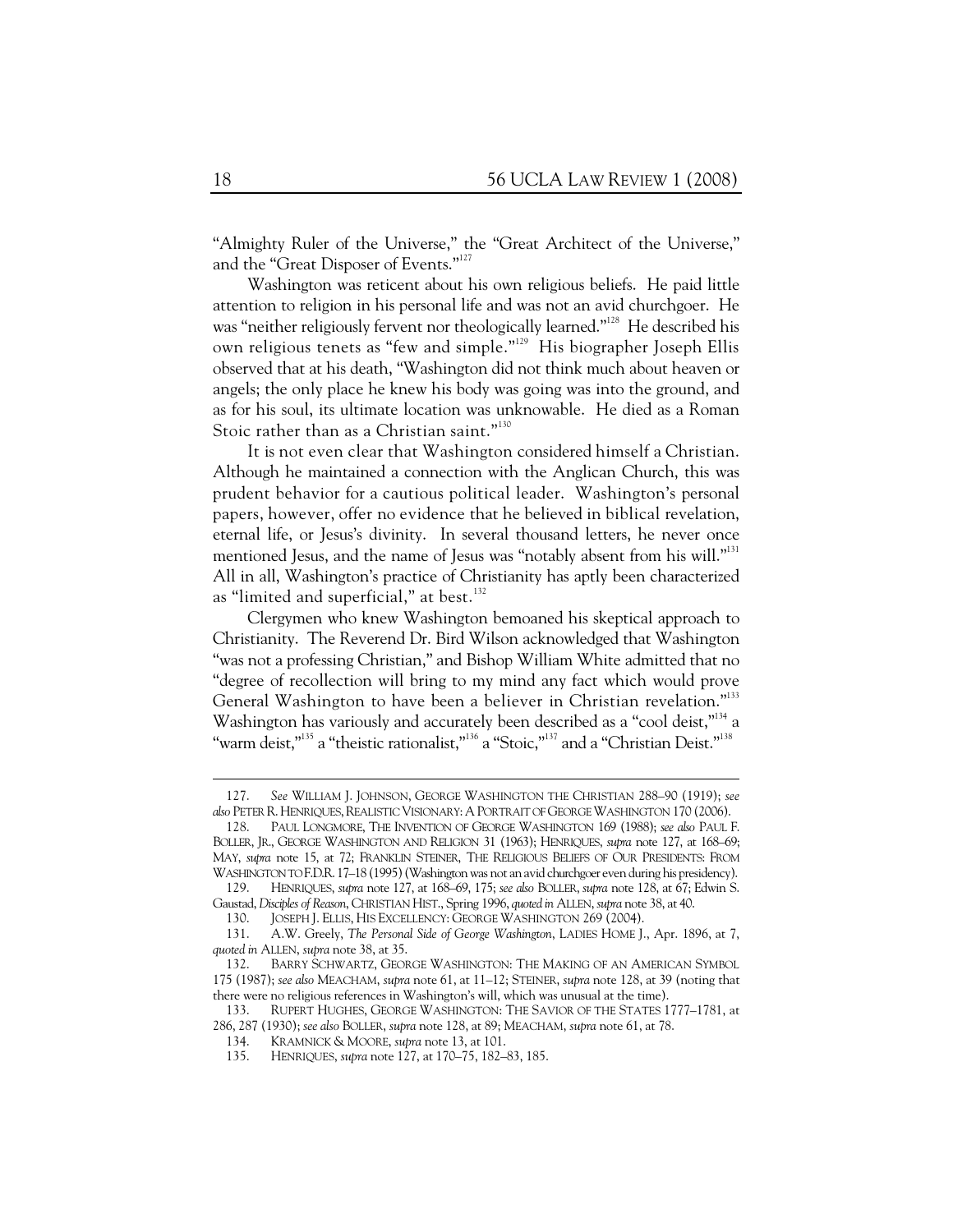As president, Washington was always careful not to invoke Christianity. His official speeches, orders, and other public communications scrupulously reflected the perspective of a deist. His references to religion omitted references to Jesus, Christ, Lord, Father, Redeemer, and Savior, and he invariably edited such terms out of his official documents whenever his subordinates tried to insert them. Instead, he used such deistic phrases as "Providence," the "Supreme Being," and the "Deity."<sup>139</sup>

Like Adams, however, Washington believed that some form of religion was useful both to public morality and republican government. In his Farewell Address, for example, he warned that "reason and experience both forbid us to expect that national morality can prevail in the exclusion of religious principle."<sup>140</sup>

Thomas Paine's *Common Sense* helped catalyze the colonies and inspire the Declaration of Independence. After the Revolution, Paine returned to England and published *The Rights of Man*, a forceful defense of republicanism based upon the theory of natural rights. He soon followed up with *The Age of Reason*, which sharply criticized Christian doctrine and declared that "reason, not supernaturalist creeds or dogma," must be man's sole guide in moral and religious matters.<sup>141</sup>

In *The Age of Reason*, Paine announced:

I believe in one God, and no more . . . . I believe in the equality of man; and I believe that religious duties consist in doing justice, loving mercy, and endeavoring to make our fellow-creatures happy. . . . I do not believe in the creed professed by the Jewish Church, by the Roman Church, by the Greek Church, by the Turkish Church, by the

 <sup>136.</sup> *Id.*

 <sup>137.</sup> ALLEN, *supra* note 38, at 36.

 <sup>138.</sup> HOLMES, *supra* note 34, at 140–41; *see also* WALDMAN, *supra* note 61, at 57 (noting that Washington was a "deeply spiritual man" who sometimes disdained "important facets of Christianity"). Some early writings about Washington, such as (Parson) M.L.WEEMS, THE LIFE OF GEORGE WASHINGTON (1800), depicted Washington as a pious Christian, but such works have long been discredited as nineteenth-century evangelical propaganda. *See* HOLMES, *supra* note 34, at 68–69; STEINER, *supra* note 128, at 21–33 (debunking popular myths about Washington's supposed religious beliefs and practices).

 <sup>139.</sup> *See* ALLEN, *supra* note 38, at xiii; FRANK GRIZZARD, THE WAYS OF PROVIDENCE: RELIGION AND GEORGE WASHINGTON 4–5 (2005); HENRIQUES, *supra* note 127, at 173–75; HOLMES, *supra* note 34, at 65; LAMBERT, *supra* note 10, at 282; MAY, *supra* note 15, at 72.

 <sup>140.</sup> *See* BOLLER, *supra* note 128, at 94; JAY FLIEGELMAN, PRODIGALS AND PILGRIMS: THE AMERICAN REVOLUTION AGAINST PATRIARCHAL AUTHORITY, 1750–1800, at 212 (1982); HENRIQUES, *supra* note 127, at 183; HOLMES, *supra* note 34, at 67–68; WEST, *supra* note 124, at 37; WOOD, *supra* note 48, at 34–35, 41, 60.

 <sup>141.</sup> WALTERS, *supra* note 33, at 125.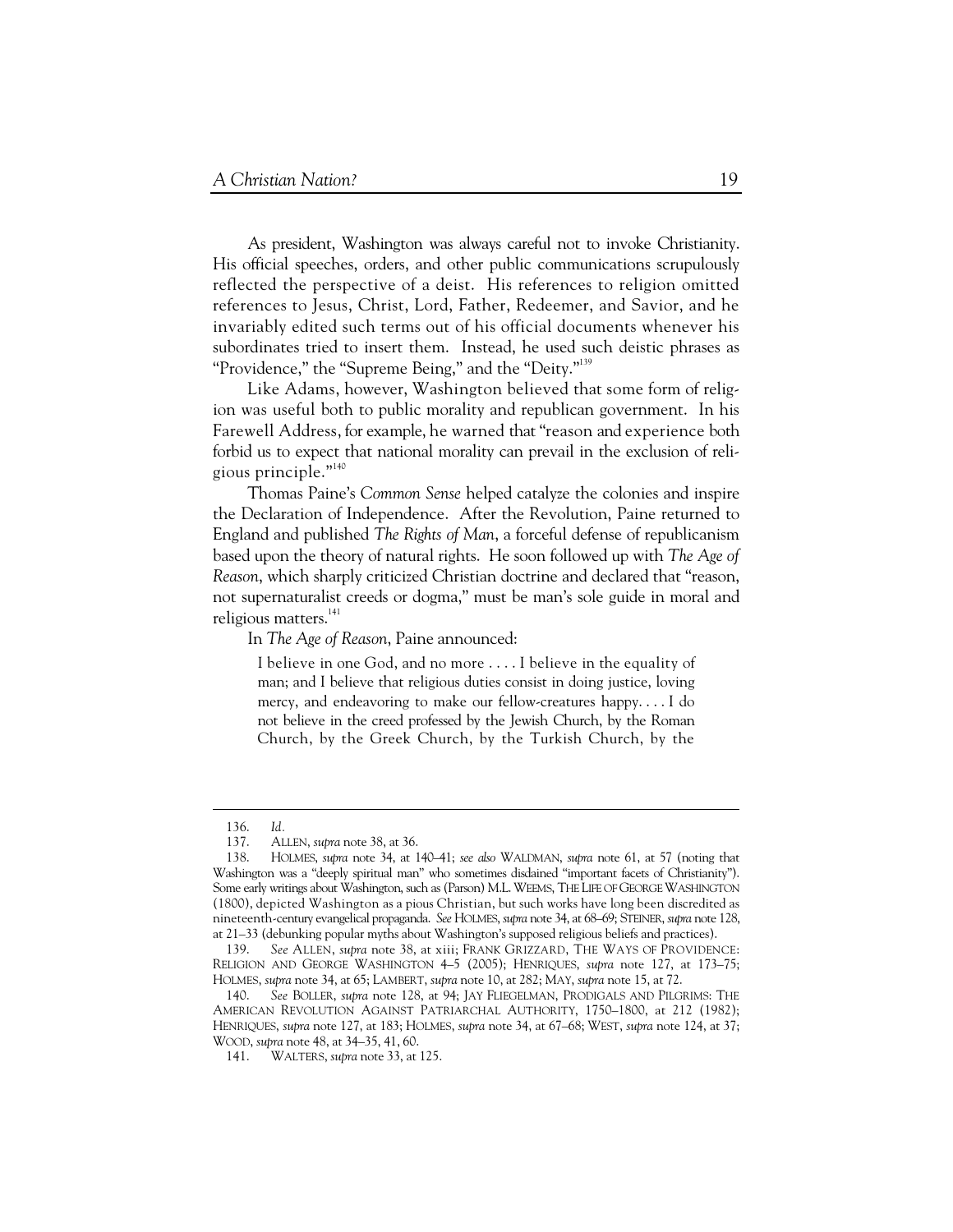Protestant Church, nor by any church that I know of. My own mind is my own church.<sup>142</sup>

Paine maintained that "the religion of Deism is superior to the Christian religion," because it "is free from all those invented and torturing articles that shock our reason."<sup>143</sup> Deism's creed, he wrote,

is pure, and sublimely simple. It believes in God, and there it rests. It honours Reason as the choicest gift of God to man, and the faculty by which he is enabled to contemplate the power, wisdom, and goodness of the Creator displayed in the creation; . . . it avoids all presumptuous beliefs, and rejects, as the fabulous inventions of men, all books pretending to revelation.<sup>144</sup>

Paine was merciless in his attack on Christian doctrine. He denied "that the Almighty ever did communicate anything to man, by any mode of speech, in any language, or by any kind of vision."<sup>145</sup> He characterized Christianity as "[a] fable, which, for absurdity and extravagance, is not exceeded by any thing that is to be found in the mythology of the ancients."146 He castigated the Bible as a fraud, pointed out its internal contradictions, contrasted its teachings with the findings of science, and harangued it for its immorality.<sup>147</sup> "It is," he charged, "a book of lies, wickedness and blasphemy; for what can be greater blasphemy than to ascribe the wickedness of man to the orders of the Almighty?"<sup>148</sup> Paine derided Christianity's acceptance of miracles as ignorant and he charged that the postulation of miraculous interventions by God degrades Him to the "character of a showman" who plays "tricks to amuse" and to make "the people stare and wonder."<sup>149</sup> Paine maintained that, by demanding unquestioning belief in miraculous revelation, insisting that believers accept superstition as truth, and denying believers the right to criticize religious dogma, Christianity had

 $\overline{a}$ 

 <sup>142.</sup> THOMAS PAINE, THE AGE OF REASON: PART ONE (1794), *reprinted in* 8 THOMAS PAINE READER, *supra* note 18, at 399.

 <sup>143.</sup> THOMAS PAINE, OF THE RELIGION OF DEISM COMPARED WITH THE CHRISTIAN RELIGION, AND THE SUPERIORITY OF THE FORMER OVER THE LATTER, *in* 4 THE WRITINGS OF THOMAS PAINE 322 (Moncure Daniel Conway ed., 1896).

 <sup>144.</sup> *Id*.

 <sup>145.</sup> THOMAS PAINE, THE AGE OF REASON: PART SECOND (1795), *reprinted in* 8 THE LIFE AND WORKS OF THOMAS PAINE 103, 268 (William M. Van der Weyde ed., 1925).

 <sup>146.</sup> THOMAS PAINE, THE AGE OF REASON: PART FIRST (1794), *reprinted in* 8 THE LIFE AND WORKS OF THOMAS PAINE, *supra* note 145, at 3, 14.

 <sup>147.</sup> MAY, *supra* note 15, at 174.

 <sup>148.</sup> PAINE, *supra* note 145, at 136.

 <sup>149.</sup> PAINE, *supra* note 146, at 94; *see also* WALTERS, *supra* note 33, at 128–31.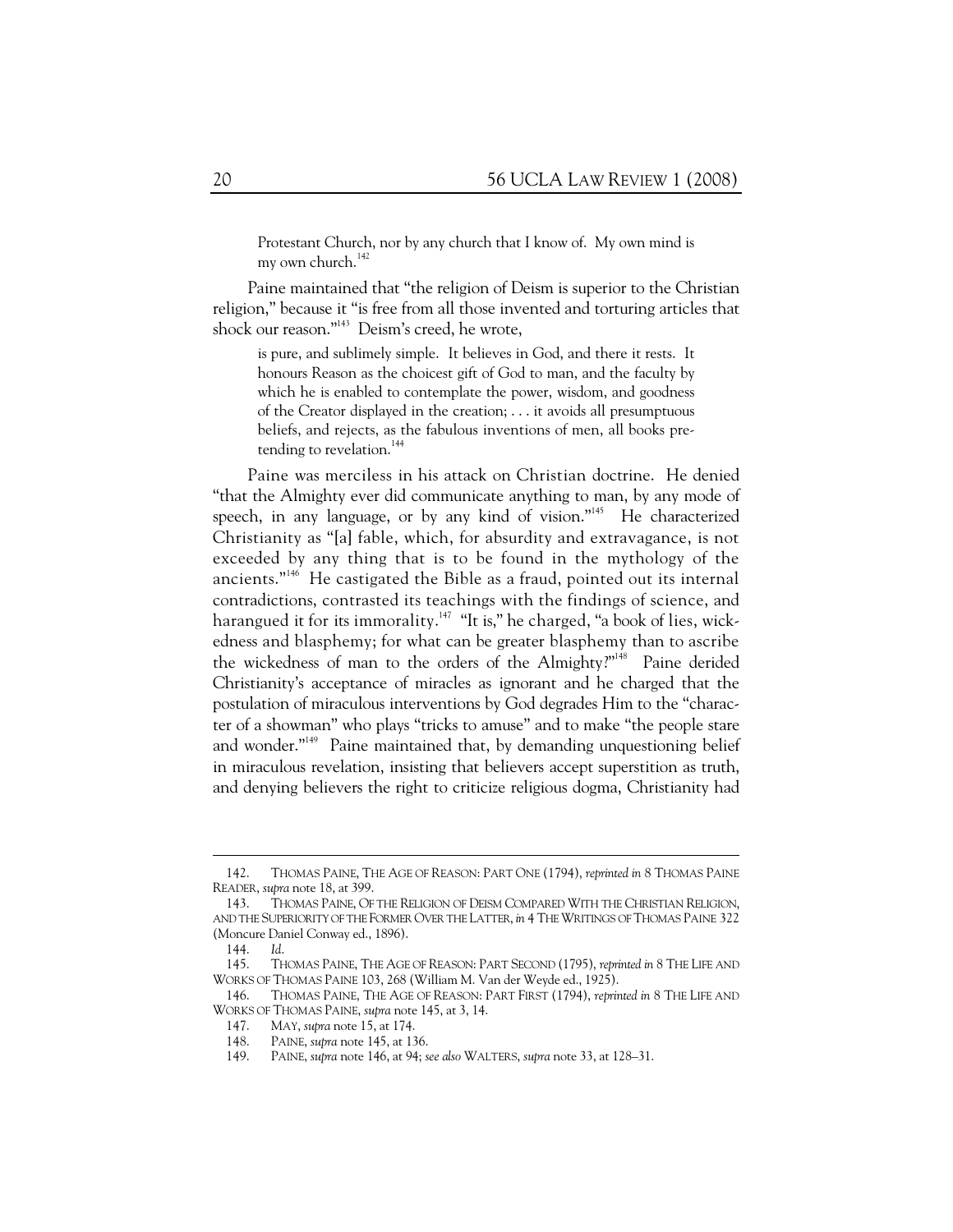fundamentally undermined the freedom of conscience and encouraged intolerance and persecution.<sup>150</sup>

Paine's works—*Common Sense*, *The Rights of Man*, and *The Age of Reason*—"became the three most widely read political tracts of the eighteenth century."151 Paine was the "greatest spokesman of popular deism,"152 and to orthodox American Christians he was "a villain and an infidel."153

Indeed, throughout the second half of the eighteenth century, orthodox Christianity worried deeply about the impact of deism. As already noted, the Revolutionary era was a period of decline for American Christianity, and the rise of deism was seen as a continuing threat. By the latter years of the eighteenth century, colleges like Yale, William & Mary, and Princeton had become hotbeds of deism, and even staid, Puritan Harvard had become "enmeshed in free thought."<sup>154</sup>

The Christian establishment responded with a vengeance. As early as 1759, Ezra Stiles warned that "Deism has got such Head" that it is necessary to "conquer and demolish it."<sup>155</sup> Thirty years later, Timothy Dwight, the president of Yale, published a biting antideist work, *The Triumph of Infidelity*, and Edward Gibbon's *Decline and Fall of the Roman Empire* was literally put to the torch at Harvard because of "its uncomplimentary interpretation of early Christianity."<sup>156</sup> In 1784, Ethan Allen, the leader of the Green Mountain Boys and the hero of the Battle of Ticonderoga, published a book-length argument for deism. This work, *Reason the Only Oracle of Man,* was furiously condemned by the clergy.<sup>157</sup> Timothy Dwight accused Allen of championing "Satan's cause," Ezra Stiles charged that Allen was "profane and impious," and the Reverend Nathan Perkins called him "one of the wickedest men that ever walked this guilty globe."<sup>158</sup>

Did the Framers intend the United States to be a Christian nation? Clearly they did not. The Declaration of Independence marked a funda-

 <sup>150.</sup> PAINE, *supra* note 146, at 12.

 <sup>151.</sup> WOOD, *supra* note 48, at 207; *see also* JOHN KEANE, TOM PAINE: A POLITICAL LIFE, at xiv–xiii (1995).

 <sup>152.</sup> MAY, *supra* note 15, at 124.

 <sup>153.</sup> HOLMES, *supra* note 34, at 42; *see also* LAMBERT, *supra* note 10, at 175.

 <sup>154.</sup> WALTERS, *supra* note 33, at 9.

 <sup>155.</sup> Letter From Ezra Stiles to Thomas Clap (Aug. 6, 1759), *in* AMERICAN PHILOSOPHY 217 (I. Woodbridge Riley ed., Dodd, Mead & Co. 1907).

 <sup>156.</sup> WALTERS, *supra* note 33, at 8–9.

 <sup>157.</sup> *Id.* at 86–89.

 <sup>158.</sup> TIMOTHY DWIGHT, TRIUMPH OF INFIDELITY 23–24 (1788), *quoted in* WALTERS, *supra* note 33, at 92, 93; CHARLES A. JELLISON, ETHAN ALLEN: FRONTIER REBEL 311, 331 (1969); *see also* AHLSTROM, *supra* note 16, at 266–367; ALLEN, *supra* note 38, at 159; HOLMES, *supra* note 34, at 44– 49; MAY, *supra* note 15, at 123; WALTERS, *supra* note 33, at 84–114.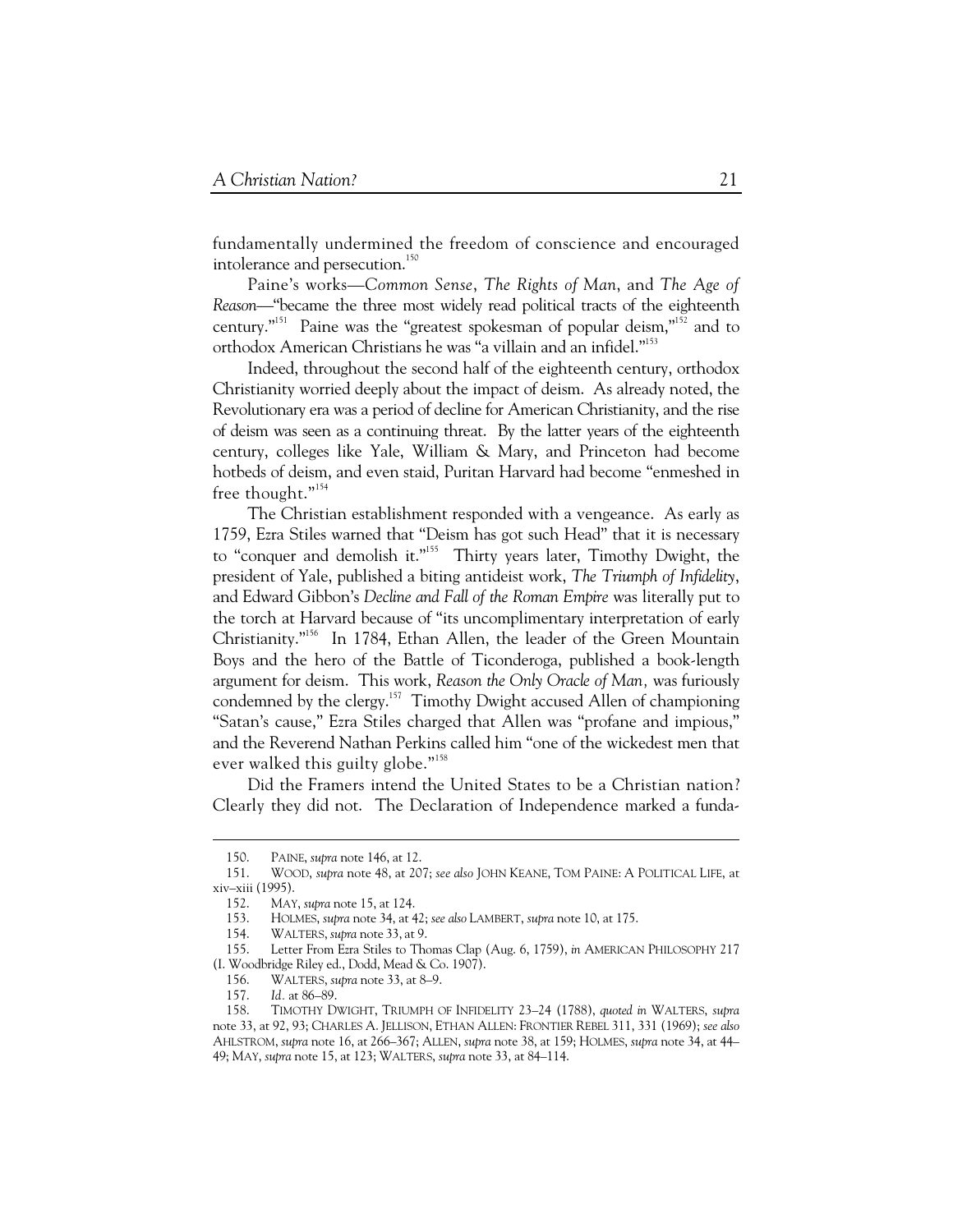mental shift in our history. Before 1776, public expressions of faith in the colonies were often overtly Christian. In declaring themselves independent of Britain, however, the American founders invoked the language and spirit of the Enlightenment. The Declaration was signed by men of widely diverse religious beliefs, ranging from traditional Christians to committed deists.<sup>159</sup> But in acknowledging Nature's God, the Creator, and Divine Providence, the Declaration carefully and quite consciously eschewed any invocation of the Christian religion.<sup>160</sup>

At the same time, and as we have seen, the Framers were acutely aware that a republican form of government presupposes certain qualities of civic virtue among the people,<sup>161</sup> and many believed that there was a direct link between religion and civic virtue.<sup>162</sup> This was certainly true of those who held traditional religious beliefs. Phillips Payson, for example, an influential Congregationalist minister, maintained that religion is "of the highest importance to  $\ldots$  civil society.  $\ldots$  as it keeps alive the best sense of moral obligation."163 John Witherspoon, a Presbyterian clergyman and signer of the Declaration, warned that even a "good form of government" cannot protect the people against their natural "profligacy and corruption" unless religion

 <sup>159.</sup> Among the members of the Revolutionary generation who did not entertain deist beliefs and might properly be described as traditional Christians were Samuel Adams, Patrick Henry, and John Jay. *See* ALLEN, *supra* note 38, at 102; HOLMES, *supra* note 34, at 143–60. Jay, for example, who along with Madison and Hamilton was one of the authors of the Federalist Papers and later served as the first Chief Justice of the United States, believed that laws enforcing the Sabbath are necessary to civil society because the Sabbath is a divine institution sanctioned by the Bible. *See* Letter From John Jay to Edward Livingston (July 28, 1822), *in* 4 THE CORRESPONDENCE AND PUBLIC PAPERS OF JOHN JAY 464, 465 (Henry P. Johnston ed., G.P. Putnam's Sons 1890–1893). Similarly, although Jay supported religious tolerance and the right of conscience, he secured passage of a clause in the New York State Constitution providing that "the liberty of conscience . . . shall not be construed to encourage licentiousness." JOHN JAY: THE MAKING OF A REVOLUTIONARY, UNPUBLISHED PAPERS, 1745–1780, at 392 (Richard B. Morris ed., 1975); *see also* WEST, *supra* note 124, at 53–55.

 <sup>160.</sup> Of course, this is not to say that the Framers in any way intended to establish the United States as an antireligious or anti-Christian nation.

 <sup>161.</sup> THE FEDERALIST NO. 55 (James Madison). For example, the precursor to the Declaration of Independence, the Virginia Declaration of Rights, which was drafted by George Mason and adopted by the Virginia Constitutional Convention on June 12, 1776, provided in Section XV: "That no free government, or the blessings of liberty, can be preserved to any people but by a firm adherence to justice, moderation, temperance, frugality, and virtue, and by frequent recurrence to fundamental principles." THE VIRGINIA DECLARATION OF RIGHTS, *reprinted in* THE SEPARATION OF CHURCH AND STATE, *supra* note 100, at 29.

 <sup>162.</sup> ALLEN, *supra* note 38, at 179; *see also* KRAMNICK & MOORE, *supra* note 13, at 47–54.

 <sup>163.</sup> Phillips Payson, *Election Sermon of 1778*, *in* 1 AMERICAN POLITICAL WRITING DURING THE FOUNDING ERA, 1760–1805, at 523, 529 (Charles S. Hyneman & Donald S. Lutz eds., Liberty Press 1983).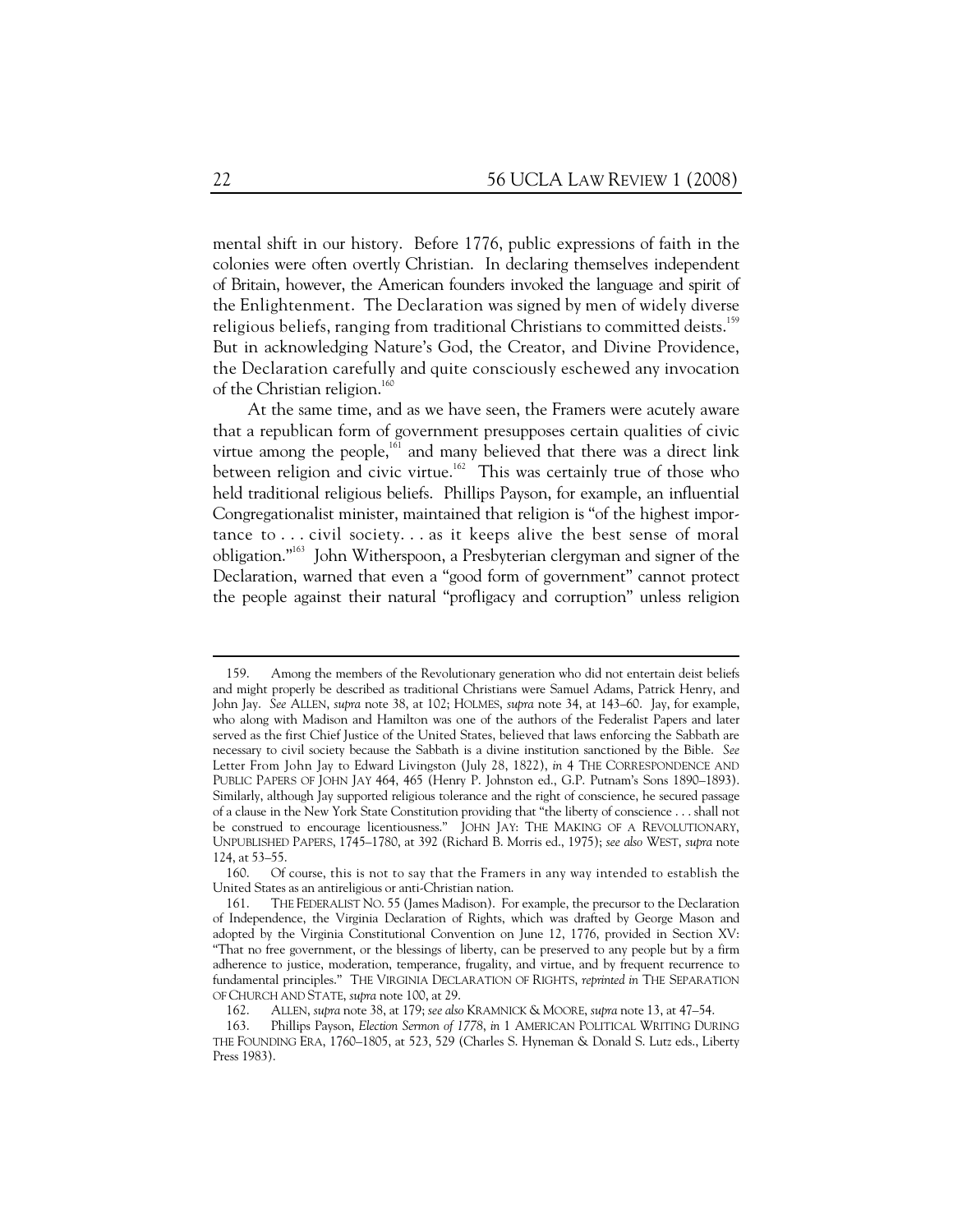informs their values.<sup>164</sup> Benjamin Rush wrote that for the new nation to succeed, Americans would have to adhere "to the religious principles and moral habits of the first settlers."<sup>165</sup> Rush expressed his fear that "attempts to produce political happiness by the solitary influence of human reason will be . . . fruitless."<sup>166</sup> Although conceding that "[r]eason produces . . . great and popular truths," he cautioned that it "affords *motives* too feeble to induce mankind to act agreeably to them."<sup>167</sup> Religion, on the other hand, he argued, "unfolds the same truths and accompanies them with *motives*, agreeable, powerful, and irresistible."168

Even those founders who were not committed to the "religious principles . . . of the first settlers" generally agreed that religion could help to foster republican virtue.169 In a letter to Rush, John Adams opined that "Religion and Virtue" are the necessary "Foundations . . . of Republicanism and of all free Government,"<sup>170</sup> and in a letter to Zabdiel he noted that, "[s]tatesmen . . . may plan and speculate for liberty, but it is religion and morality alone which can establish the principles upon which freedom can securely stand."<sup>171</sup> Alexander Hamilton also believed that religion could promote civic virtue. Hamilton reasoned that liberty depends upon morality and that "morality must fall without religion," because religion "alone can curb the impetuous passions of man, and confine him within the bounds of social duty."172 Even Benjamin Franklin thought that religion had a role to play in sustaining the morals of ordinary citizens. In a letter admonishing

 <sup>164.</sup> John Witherspoon, The Dominion of Providence Over the Passions of Man (May 17, 1776), *in* 3 THE WORKS OF THE REVEREND JOHN WITHERSPOON 41 (1802), *quoted in* FOUNDERS ON RELIGION, *supra* note 88, at 148.

 <sup>165.</sup> Letter From Benjamin Rush to Noah Webster (July 20, 1798), *in* 2 LETTERS OF BENJAMIN RUSH 798, 799 (Lymna H. Butterfield ed., Princeton Univ. Press 1951).

 <sup>166.</sup> *Id.* 

 <sup>167.</sup> *Id.*

 <sup>168.</sup> *Id*.

 <sup>169.</sup> *Id*.

 <sup>170.</sup> Letter From John Adams to Benjamin Rush (Aug. 28, 1811), *in* FOUNDERS ON RELIGION, *supra* note 88, at 191.

 <sup>171.</sup> Letter From John Adams to Zabdiel Adams (June 21, 1776), *in* 9 THE WORKS OF JOHN ADAMS, *supra* note 113, at 401; *see also* Letter From John Adams to Benjamin Rush (Aug. 28, 1811), *in* OLD FAMILY LETTERS 352, 354 (Alexander Biddle ed., J.B. Lippincolt Co. 1892); Letter From John Adams to Abigail Adams (1775), *quoted in* EDWIN S. GAUSTAD, A RELIGIOUS HISTORY OF AMERICA 127 (1966); John Adams, To the Officers of the First Brigade of the Third Division of the Militia of Massachusetts (October 11, 1798), *in* OUR SACRED HONOR 369, 370 (William J. Bennett ed., 1997). The Massachusetts Declaration of Rights, drafted by John Adams in 1780, stated that "the happiness of a people and the good order and preservation of civil government essentially depend upon piety, religion, and morality." THE SEPARATION OF CHURCH AND STATE, *supra* note 100, at 33.

 <sup>172.</sup> Alexander Hamilton, The Stand, No. 3 (April 7, 1798), *in* 21 THE PAPERS OF ALEXANDER HAMILTON 405 (Harold C. Syrett ed., 1973).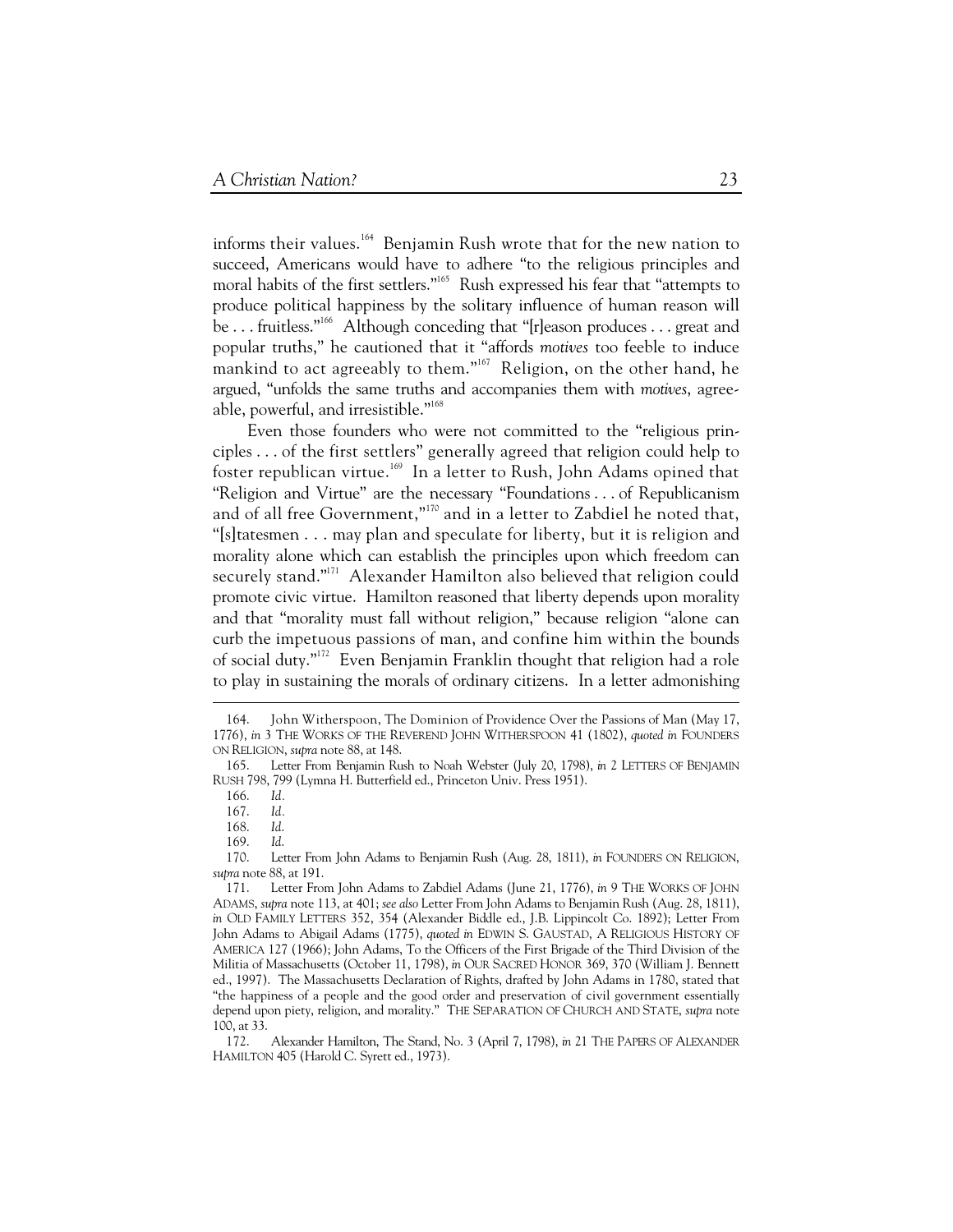a young writer who had made a particularly strident attack on religion, Franklin cautioned:

You yourself may find it easy to live a virtuous Life without the assistance afforded by Religion; you . . . possessing a Strength of Resolution sufficient to enable you to resist common Temptations. But think how great a Proportion of Mankind consists of weak and ignorant Men and Women . . . who have need of the Motives of Religion to restrain them from Vice, to support their Virtue, and to retain them in the Practice of it till it becomes *habitual*. . . . If Men are so wicked as we now see them with Religion what would they be if without it?"<sup>173</sup>

Not all of the founders believed that religion was necessary for an orderly and virtuous republican society. Jefferson believed that religion was not essential for moral conduct.<sup>174</sup> But even Jefferson acknowledged that "the liberties of a nation" are more secure when the people see them as the gift of the Creator.<sup>175</sup>

In the light of these views, it should be evident that the Framers' treatment of religion in the Constitution was not "an act of irreverence."<sup>176</sup> Rather, the Framers recognized that religion could and should play a role in helping "to preserve the civil morality necessary to democracy."<sup>177</sup> But the Framers drew a sharp distinction in their understanding of the proper relation between religion and law in a free society. They valued religion, but given their knowledge of the religious strife that had plagued man's history and their appreciation of the importance to individual liberty of both freedom of and freedom from religion, "they saw the wisdom of distinguishing between private and public religion."<sup>178</sup> In churches, temples, and homes, "anyone could believe and practice" what he wished.<sup>179</sup> But in the "public business of the nation," it was essential for the government to speak of religion "in a way that was unifying, not divisive."<sup>180</sup>

Now, you may wonder, whatever happened to deism? With the French Revolution following hard on the heels of the American Revolution, it seemed for a moment that the world was on the cusp of

 <sup>173.</sup> Letter From Benjamin Franklin to— (Dec. 13, 1757), *in* 7 THE PAPERS OF BENJAMIN FRANKLIN, *supra* note 58, at 293, 294–95.

 <sup>174.</sup> Letter From Thomas Jefferson to Thomas Law (June 13, 1814), *in* JEFFERSON'S EXTRACTS FROM THE GOSPELS, *supra* note 76, at 355, 355–56 (stating that atheists can be moral people).

 <sup>175.</sup> Thomas Jefferson, Notes on the State of Virginia, *in* THOMAS JEFFERSON: WRITINGS, *supra* note 65, at 289 ("gift" of the Creator).

 <sup>176.</sup> KRAMNICK & MOORE, *supra* note 13, at 24.

 <sup>177.</sup> *Id*.

 <sup>178.</sup> MEACHAM, *supra* note 61, at 23.

 <sup>179.</sup> *Id.*

 <sup>180.</sup> *Id*.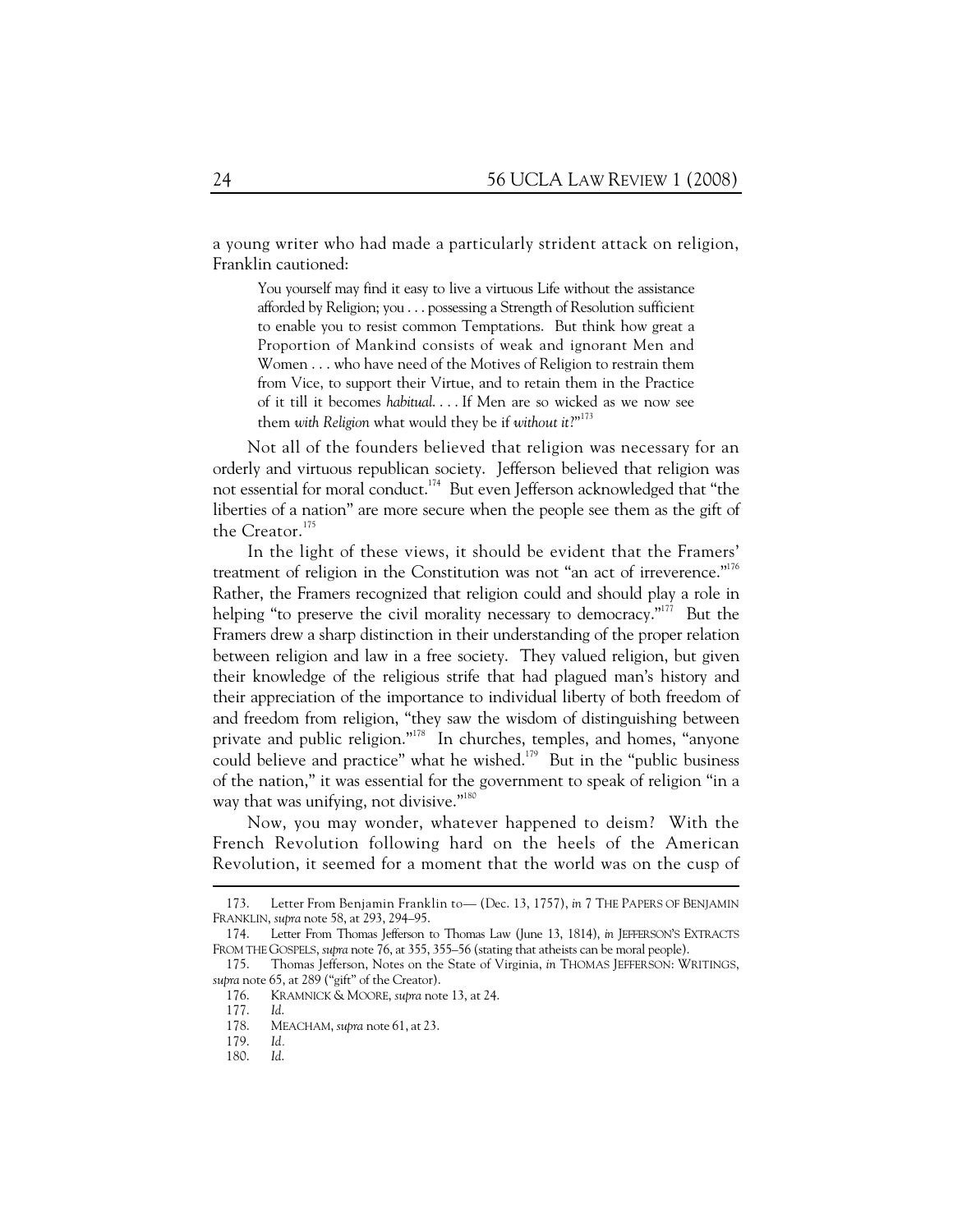a new era of individual liberty, dignity, and equality, based on a commitment to human reason. But as the violence of the French Revolution collapsed into a fearsome reign of terror, Americans were shocked to see self-styled rationalists transformed into a new breed of tyrant—"ideological rather than religious" in nature.<sup>181</sup>

As the guillotine became the public image of the French Revolution, the terror came "to be linked in popular opinion with the . . . religious skepticism" of the Enlightenment.<sup>182</sup> Doubt and reaction soon set in everywhere, and the Enlightenment project began to be viewed with increasing suspicion and alarm. With the excesses of the French Revolution, people increasingly became fearful of the possible consequences of a less directive religious culture and for many the appeal of a more distant and impersonal deity began to cool.

Instead, people sought for a closer relationship with a divine that better understood their daily struggles, hopes, and dreams. This backlash in both Europe and America pushed the rationalism of the eighteenth century off center stage, and at the turn of the nineteenth century the Second Great Awakening burst upon the United States as a "wave of conservatism and religiosity" swept the nation.<sup>183</sup> Deism was simply overwhelmed by the surge of Christian revivalism.<sup>184</sup>

By the end of his life in 1826, Thomas Jefferson could look back with a sense of despair, because, in his view, American society was going backward.<sup>185</sup> Instead of becoming more enlightened, Americans now seemed to be returning to the superstitions of the past.<sup>186</sup> The ordinary people, in whom Jefferson had placed such confidence, now seemed to him "less rational than they had been at the time of the Revolution."<sup>187</sup>

And what, you might sensibly ask, is the point of all this? It is, I think, simply this: Whether you fancy yourself an originalist or an interpretivist, a champion of a living Constitution or a dead hand, when you puzzle over the meaning of the Establishment Clause, the Free Exercise Clause, the Ninth Amendment, the Due Process Clause, or the Free Speech Clause, when you consider whether the Constitution allows the

 <sup>181.</sup> ALLEN, *supra* note 38, at 181.

 <sup>182.</sup> *Id.*

 <sup>183.</sup> *Id.*

 <sup>184.</sup> *See id.*; *see also id.* at 143; WALTERS, *supra* note 33, at 287; WEST, *supra* note 124, at 1; WOOD, *supra* note 48, at 231. On the demise of deism, see AHLSTROM, *supra* note 16, at 367; HOLMES, *supra* note 34, at 49; WALTERS, *supra* note 33, at 271–73.

 <sup>185.</sup> WOOD, *supra* note 48, at 115–17.

 <sup>186.</sup> *Id.* at 116.

 <sup>187.</sup> *Id.* at 116–17.